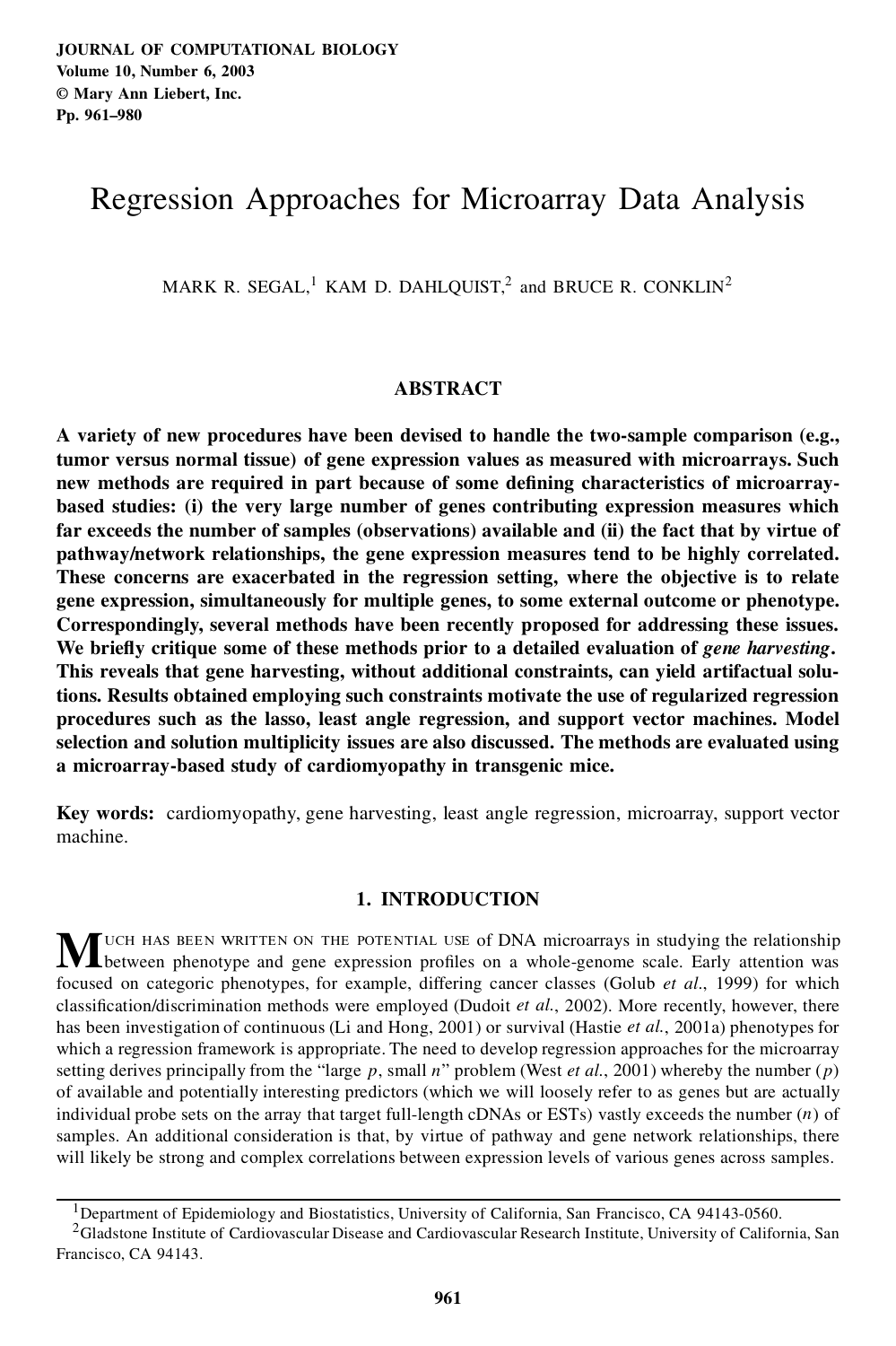We start by giving a very brief overview of some recent proposals for tackling these issues, highlighting shortcomings. Subsequently, we describe the dataset that will be used throughout to illustrate methods. This features microarray-based measures of gene expression and an attendant outcome used in a study of dilated cardiomyopathy in transgenic mice (Redfern *et al.*, 2000). We then proceed, in Section 2, to a detailed evaluation of a promising new technique, gene harvesting (Hastie *et al.*, 2001a). Again, some deficiencies are identified and improvements examined. These serve to motivate the use of the lasso (Tibshirani, 1996), least angle regression (Efron *et al.*, 2002), and support vector machines (Vapnik, 1998; Brown *et al.*, 2000), described in Section 3, as alternate regression tools for microarray studies. All these methods have "tuning parameters," the determination of which is crucial for model fit and interpretation. Such model selection issues are addressed in Section 4. Section 5 provides concluding discussion.

# *1.1. Some microarray regression approaches*

As mentioned, the challenges of pursuing regression analyses with microarray data have spawned several new methodologic approaches. Here we provide a brief overview of a selection of these.

We note that separate consideration of continuous phenotypes and associated regression procedures is warranted even though some of the classification methods already employed for categoric (especially binary) phenotypes are generalizations of these procedures. There are important differences in how the bias-variance tradeoff operates for classification problems using 0-1 loss as compared with regression problems using squared error loss; see Hastie *et al.* (2001b). Nonetheless, some concerns (e.g., the cost of selection/adaptive procedures) will be common irrespective of loss as noted below.

West *et al.* (2001) develop a Bayesian regression framework customized to phenotype-gene expression association studies in the microarray context. They argue for allowing all genes to contribute to regression models, as opposed to applying prefiltering methods that yield small gene subsets and thereby mitigate the "large  $p$ , small  $n$ " problem. The cited difficulty with such strategies, as based on univariate (individual gene) association summaries, is that genes whose expression patterns jointly relate to phenotype may be eliminated. Accordingly, West *et al.* (2001) effect analyses by employing a singular value decomposition (SVD) of the full matrix of expression measurements and pursuing regression on the resultant latent factor variables. These latent variables (supergenes) provide for dimension reduction and summarize patterns of covariation among the original genes. Via the SVD, it is possible to map the standard linear regression formulation on the original genes to an equivalent regression on the latent factors. While the approach emphasizes careful, informative prior specification with attendant development of new classes of structured priors, there are some drawbacks to SVD-based regression that cannot be overcome by the Bayesian framework. These result from the fact that the latent factors are derived independently of the outcome or phenotype. So, in settings such as the study described below, where there are several different phenotypes associated with the disease, the same latent factors would be employed for each. Further, as with principal component regression, variation explained by the leading latent factors may not correlate with phenotypic variation (Hastie *et al.*, 2001b).

Li and Hong (2001) take a different approach to dimension reduction. In pursuing microarray regression they employ a Rasch model but with preliminary gene clustering. Since the clustering is performed independent of phenotype, the same concerns as above pertain: the same clusters will be used irrespective of phenotype, and within cluster variation may not correlate with phenotypic variation. Furthermore, results will be sensitive to the clustering algorithm and distance measure used, as we subsequently illustrate for the related gene harvesting procedure.

Zhang *et al.* (2001) use tree-structured (or recursive partitioning) techniques with gene expression data from a colon cancer study. While the application is classification (tumor versus normal tissue) rather than regression, important issues regarding degrees of freedom or effective numbers of parameters emerge that deserve further attention. Tree methods are highly adaptive and greedy: for each node of the tree, the best cut-point (expression level) of the best covariate (gene) is determined so as to optimize homogeneity of the resultant daughter nodes. In order to allay attendant concerns with overfitting, Breiman *et al.* (1984) employ cross-validation (CV) to pick appropriate tree size. Indeed, CV is used for this purpose in a multitude of settings. However, on account of the large  $p(6,500$  reduced by filtering out low expression genes to 2,000), small n (62) setting, Zhang *et al.* (2001) use a very limited form of cross validation. Here, the tree topology is fixed—the number and identity of genes and the sequence in which they are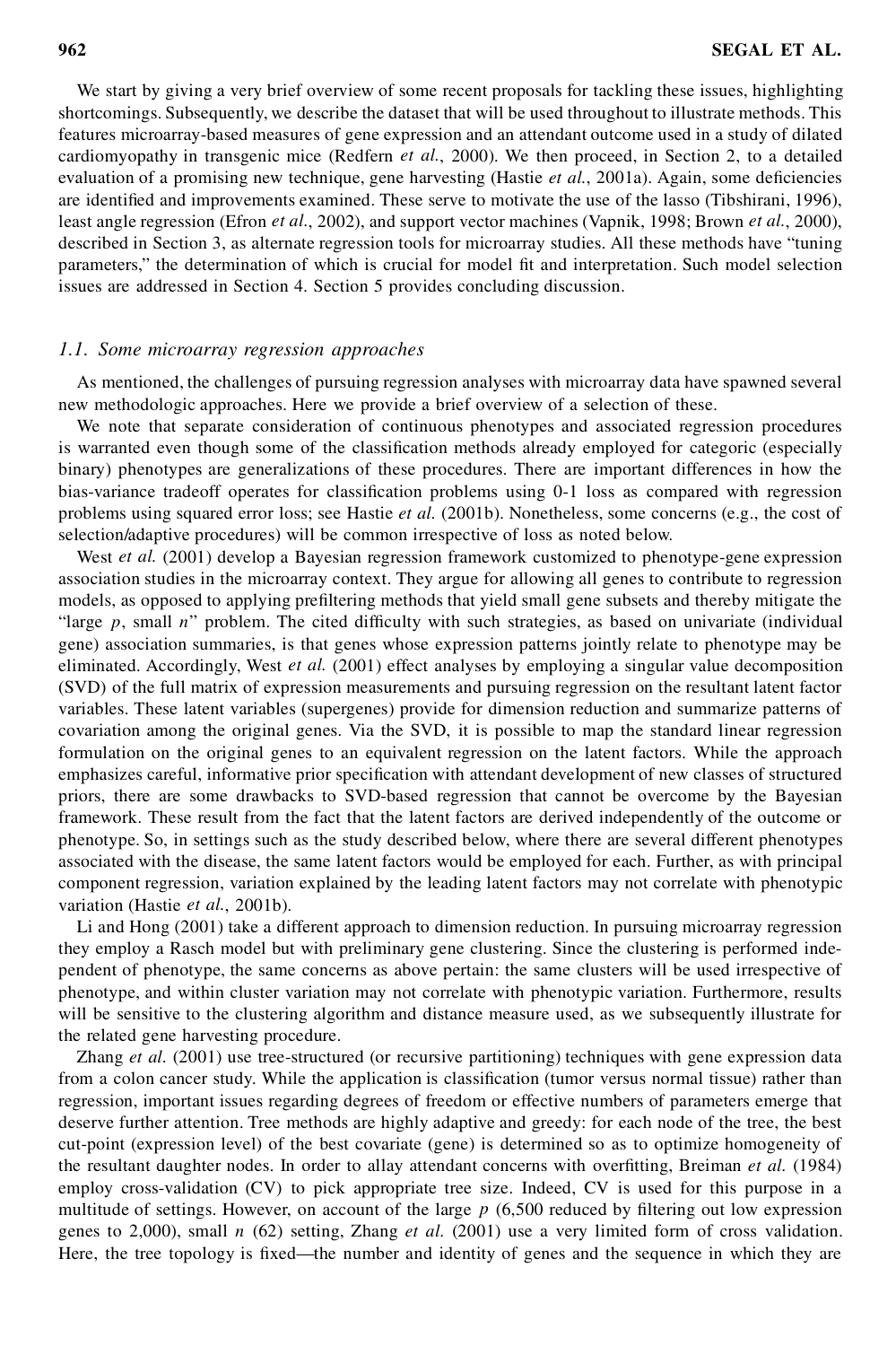used is locked—and all that is subject to cross-validation is the expression level cut-point for a given gene. A point of reference is provided by the "generalized degrees of freedom" (gdf) construct of Ye (1998) which accounts for adaptivity. For regression tree procedures, Ye finds that the cost of a single split in  $p = 10$  dimensional noise is  $\approx 15$  degrees of freedom. With the covariate dimensions encountered in microarray studies, it becomes evident that very few, if any, splits will withstand cross-validation. Indeed, this is the case for the colon data where, even for the reduced gene set ( $p = 2000$ ), CV supports only one split. We expand on these concerns below, utilizing a straightforward way to compute effective numbers of parameters analogous to gdf (Section 2), as well as commenting on properties of cross-validation in the microarray setting (Section 4).

In view of these limitations with the above methods, we chose to further explore the new and promising gene harvesting technique, described in Section 2.

## *1.2. Cardiomyopathy data*

The microarray data are from a transgenic mouse model of dilated cardiomyopathy (Redfern *et al.*, 2000). The mice overexpress a G protein-coupled receptor, designated Ro1, that is a mutated form of the human kappa opioid receptor, and that signals through the Gi pathway. Expression of Ro1 is controlled temporally and spatially through the use of an inducible expression system (Redfern *et al.*, 1999). When the receptor is overexpressed in the hearts of adult mice, the mice develop a lethal dilated cardiomyopathy that has many hallmarks of the human disease such as chamber dilation, left ventricular conduction delay, systolic dysfunction, and fibrosis. When expression of the receptor is turned off, the mice recover. The cardiomyopathy is due to hyperactive signaling of the receptor because treatment of the mice with a receptor antagonist or with pertussis toxin (which blocks Gi signaling) reverses certain phenotypes associated with the disease. To determine which changes in gene expression were due to the hyperactive signaling of Ro1 and led to cardiomyopathy in these mice, Affymetrix Mu6500 arrays were used. Labeled cRNA was isolated from the ventricles of thirty mice and hybridized one heart per set of arrays as described in Redfern *et al.* (2000). The thirty mice were divided into four groups. The control group was comprised of eight mice that were treated exactly the same as the eight-weeks experimental group except that they did not have the Ro1 transgene. A group of six transgenic mice expressed Ro1 for two weeks, which is approximately the amount of time required to reach maximal expression of Ro1 (Redfern *et al.*, 1999). These mice did not show symptoms of disease. A group of nine transgenic mice expressed Ro1 for eight weeks and exhibited cardiomyopathy symptoms. The recovery group of seven transgenic mice expressed Ro1 for eight weeks before expression was turned off for four weeks. In subsequent graphics, we label these groups as "C," "2," "8," and "R," respectively.

The Ro1 transgene is based on the human kappa opioid receptor. A probe set that targets the mouse kappa opioid receptor occurs on the Mu6500 array. This probe set cross-hybridizesto the Ro1 transgene and can be used as a measure of Ro1 expression, although the contribution of endogenous mouse kappa opioid receptor to the measured expression level cannot be ruled out. To determine which gene expression changes were due to the expression of the Ro1 transgene, we want to find genes that correlate (positively or negatively) with the Ro1 expression profile as displayed in Fig. 1. Genes that "explain" this expression profile are potential candidates to provide additional markers, therapeutic targets, and clues to the mechanism of disease.

Average difference values for gene expression were obtained using the Affymetrix GeneChip 3.1 software. As discussed in Section 4, there are numerous preprocessing steps and approaches to the extraction of expression summaries. The results that follow utilize standardized average differences (mean 0, variance 1) since such standardization is imposed for some of the methods considered subsequently (lasso, least angle regression).

# **2. GENE HARVESTING**

Gene harvesting was developed by Hastie *et al.* (2001a) to explicitly tackle the challenges posed by regression in the microrarray context. The central strategy is to initially cluster genes via hierarchical clustering and then to consider the average expression profiles from all of the clusters in the resulting dendrogram as potential (an additional  $p - 1$ ) covariates for the regression modeling. This modeling is effected by use of a forward stepwise algorithm with a prescribed number of terms. The number of terms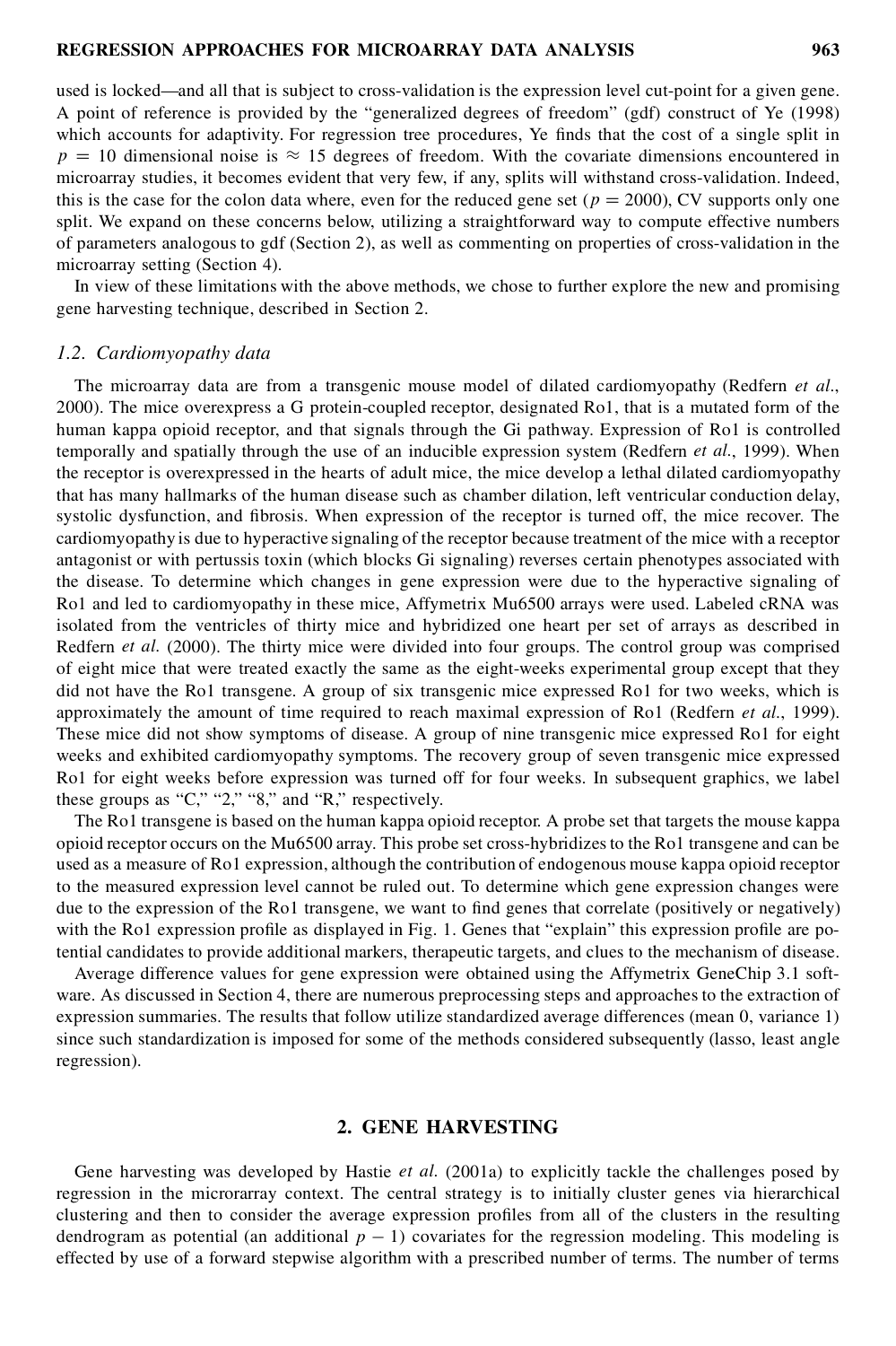

**FIG. 1.** Ro1 expression for the 30 mice. Symbols designate control ("C"), two week ("2"), eight week ("8"), and recovery ("R") groups. Horizontal lines are group expression averages.

actually retained is determined by cross-validation; this number constitutes the most important "tuning parameter" of the procedure. Provision is also made for between-gene interactions and nonlinear effects.

The authors claim two advantages for this approach. First, because of the familiarity of hierarchical clustering (e.g., Eisen *et al.* 1998) in *unsupervised* analyses of microarray expression data, the usage of clusters as covariates will be convenient for interpretation. Second, by using clusters as covariates, selection of correlated sets of genes is favored, which in turn potentially reduces overfitting. Implicit in this motivation is that regression procedures that yield lists of individual genes are deficient as there will "always be a story" linking an isolated gene to outcome. Ostensibly, credence is gained by finding groups of functionally related genes that are linked to outcome. However, as we demonstrate by way of application to the cardiomyopathy data, not only are these advantages not always realized, but harvesting can also give rise to artifactual results. We note that the abovementioned concerns regarding the use of derived (here cluster average) summaries not capturing outcome variation, and/or being fixed across differing outcomes, are mitigated by retention of the original genes as covariates in addition to the derived cluster average covariates.

Before presenting results, we give a brief overview of the gene harvesting algorithm. For the cardiomyopathy study, available data consists of the  $n \times p$  matrix of gene expression values  $X = [x_{ij}]$  where  $x_{ij}$  is the expression level of the  $j<sup>th</sup>$  gene ( $j = 1, \ldots, p = 6,319$ ) for the  $i<sup>th</sup>$  mouse ( $i = 1, \ldots, n = 30$ ). Each mouse also provides an outcome (Ro1) measure  $y_i$ . A hierarchical clustering algorithm is applied to the expression matrix and, for each of the resulting clusters  $c_k$ ,  $k = 1, \ldots, 2p - 1$ , the average expression proexpression mainx and, for each of the resulting clusters  $c_k$ ,  $k = 1, ..., 2p - 1$ , the average expression pro-<br>file  $\bar{x}_{c_k} = (\bar{x}_{1,c_k}, \bar{x}_{2,c_k}, ..., \bar{x}_{n,c_k})$  where  $\bar{x}_{i,c_k} = 1/|c_k| \sum_{j \in c_k} x_{ij}$  is obtained. Note that we have incl the individual genes (the tips/leaves of the dendrogram) as clusters (of size 1) in this formulation—their average expression profile coinciding with the individual gene profile.

This set of  $2p - 1$  average expression profiles constitutes the covariate set (C). A forward stepwise regression is performed as follows. Initially, the only term in the model  $(M)$  is the constant function 1; i.e., an intercept term. At each subsequent stage, candidates for inclusion consist of all products between a term in  $M$  and a term in  $C$ . The term chosen for inclusion is that which most improves the fit as measured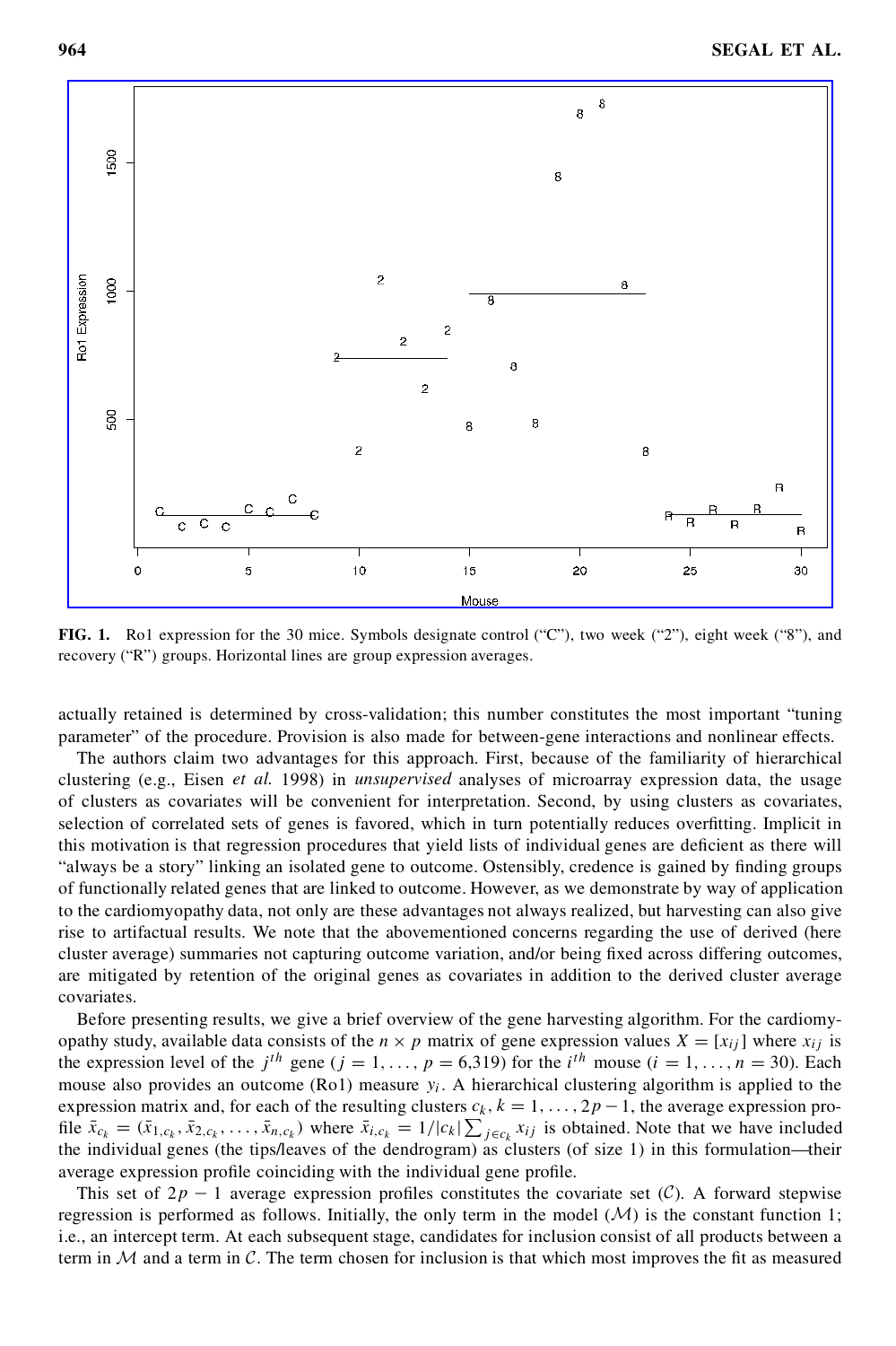here by the residual sum of squares (RSS, see below). The process continues until some prespecified maximum number of terms,  $m$ , have been added to the model. The number of terms retained is subsequently determined by cross-validation. Hastie *et al.* (2001a) restrict terms to second-order interaction terms; i.e., product terms are limited to pairwise products. This is partly motivated by interpretational considerations and borrows from the multivariate additive regression spline (MARS) methodology of Friedman (1991).

The gene harvesting model for continuous response is then

$$
\hat{y}_i = \beta_0 \cdot 1 + \sum_{k \in S_1} \beta_k \bar{x}_{i,c_k} + \sum_{k,k' \in S_2} \beta_{k,k'} \bar{x}_{i,c_k} \bar{x}_{i,c_{k'}}.
$$
\n(1)

Here,  $S_1$  constitutes the set of clusters that enter singly while  $S_2$  is the set of clusters that enter as product terms. So,  $m = |S_1| + |S_2|$ . The coefficients  $\beta_k$ ,  $\beta_k$ ,  $\mu_i$  are obtained by minimizing the residual sum of squares,

$$
RSS(\beta_k, \beta_{k,k'}) = \sum_{i=1}^{n} (y_i - \hat{y}_i)^2.
$$
 (2)

Alternative loss functions to RSS are used for more general outcome types; for example, partial loglikelihood is used in conjunction with censored survival time outcomes. Further details on general outcome types and other aspects and applications of the gene harvesting algorithm are provided by Hastie *et al.* (2001a). Connections with the forward selection scheme of Keles *et al.* (2002) are indicated in Section 4.

Table 1 provides results of applying gene harvesting to the cardiomyopathy data with  $m = 6$ . In Table 1(a), the hierarchical clustering was performed using average linkage (as used by Eisen *et al.* [1998] and often termed UPGMA), while in Table 1(b) single linkage was used. In both instances, the distance metric was Euclidean distance. We note that for single linkage, hierarchical clustering is invariant under monotone changes of the distance metric so that, for example, identical results would be obtained using correlation distance. While this property does not hold for average linkage, results using correlation distance were similar.

Immediately striking is the dramatic differences in gene harvesting results according to type of hierarchical clustering employed. This is compounded by further examination of the first, large (687 gene)

| <b>Step</b> | Node  | Parent | Score | Size<br>687 |  |
|-------------|-------|--------|-------|-------------|--|
| 1           | 6295  | 0      | 22.40 |             |  |
| 2           | 1380  | 6295   | 19.67 | 6           |  |
| 3           | 663   | 0      | 15.62 | 2           |  |
| 4           | 3374  | 663    | 10.69 | 3           |  |
| 5           | 1702  | 0      | 12.92 | 2           |  |
| 6           | 6268  | 663    | 11.27 | 83          |  |
|             |       | (A)    |       |             |  |
| Step        | Node  | Parent | Score | Size        |  |
| 1           | g3655 | 0      | 21.97 | 1           |  |
| 2           | 2050  | g3655  | 20.62 | 3           |  |
|             |       |        |       |             |  |
| 3           | 900   | g3655  | 16.91 | 1           |  |
| 4           | g1324 | g3655  | 16.01 | 1           |  |
| 5           | g1105 | g3655  | 24.34 | 1           |  |

TABLE 1. RO1 GENE HARVESTING RESULTS<sup>a</sup>

<sup>a</sup>(A) Average linkage. (B) Single linkage.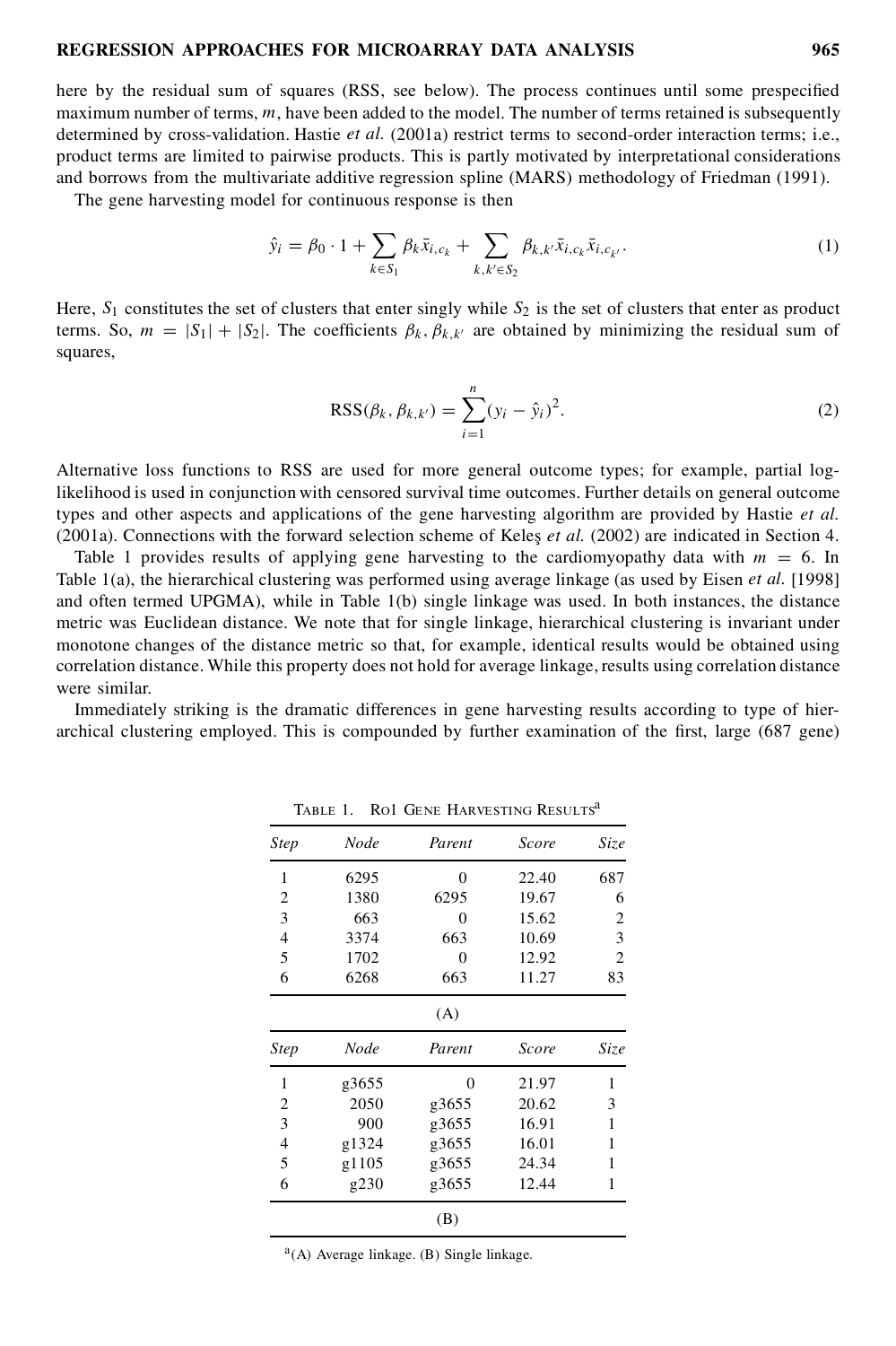cluster selected under average linkage. None of the genes contained in this cluster are chosen under single linkage. Single linkage tends to select much smaller clusters, primarily singletons. Indeed, average linkage has arguably been too successful in selecting large clusters—it is problematic to characterize or infer relationships amongst a group of 687 genes! We note that these results were obtained without biasing the procedure to select large clusters as is advocated.

However, more consequential problems emerge when we pursue model selection. Figure 2 displays crossvalidated and training residual variances for the average linkage results. Not only do the cross-validation results indicate that the best harvesting model (solid curve) only includes an intercept term (i.e.,  $m = 0$ ), but that this is far superior to all other models. Now, while it is the case that cross-validation is highly variable in this setting (as reflected by standard errors which are not shown for clarity; see Section 4), this is nonetheless a disturbing result. The face value interpretation is that none of the original 6,319 genes or the 6,318 gene clusters is *predictive* of Ro1. This conclusion is at odds with previous experiments, and analysis that shows that the cardiomyopathy phenotype is due to expression of the Ro1 transgene and that the expression of known markers of cardiomyopathy are up-regulated in the sick mice (Redfern *et al.*, 2000). We note that, in general, analogous null results may well be indicative of lack of signal in the data.

Figure 2 also displays cross-validated residual variances when the gene harvesting procedure is restricted to employing only the original genes (dotted curve for which corresponding standard errors are given). Now the results do withstand cross-validation to the extent that one term is retained under a "one standard error rule"; i.e., the model with one term has minimum residual variance and no smaller, competing model has residual variance within one standard error (as computed under the one term model) of this minimum value; see Breiman *et al.* (1984) for the basis of such rules. More importantly, cross-validated residual variances under the restricted approach are appreciably smaller than under the full gene harvesting procedure. We next examine the reasons for this poor performance of gene harvesting.



**FIG. 2.** Cross-validated residual variances for gene harvesting as a function of number of retained terms ( $m = 0$ ) designates solely an intercept term): — full gene harvesting with clusters;  $\cdots$  reduced gene harvesting with singletons; --- resubstition or training. The vertical bars are standard errors for the reduced harvesting approach.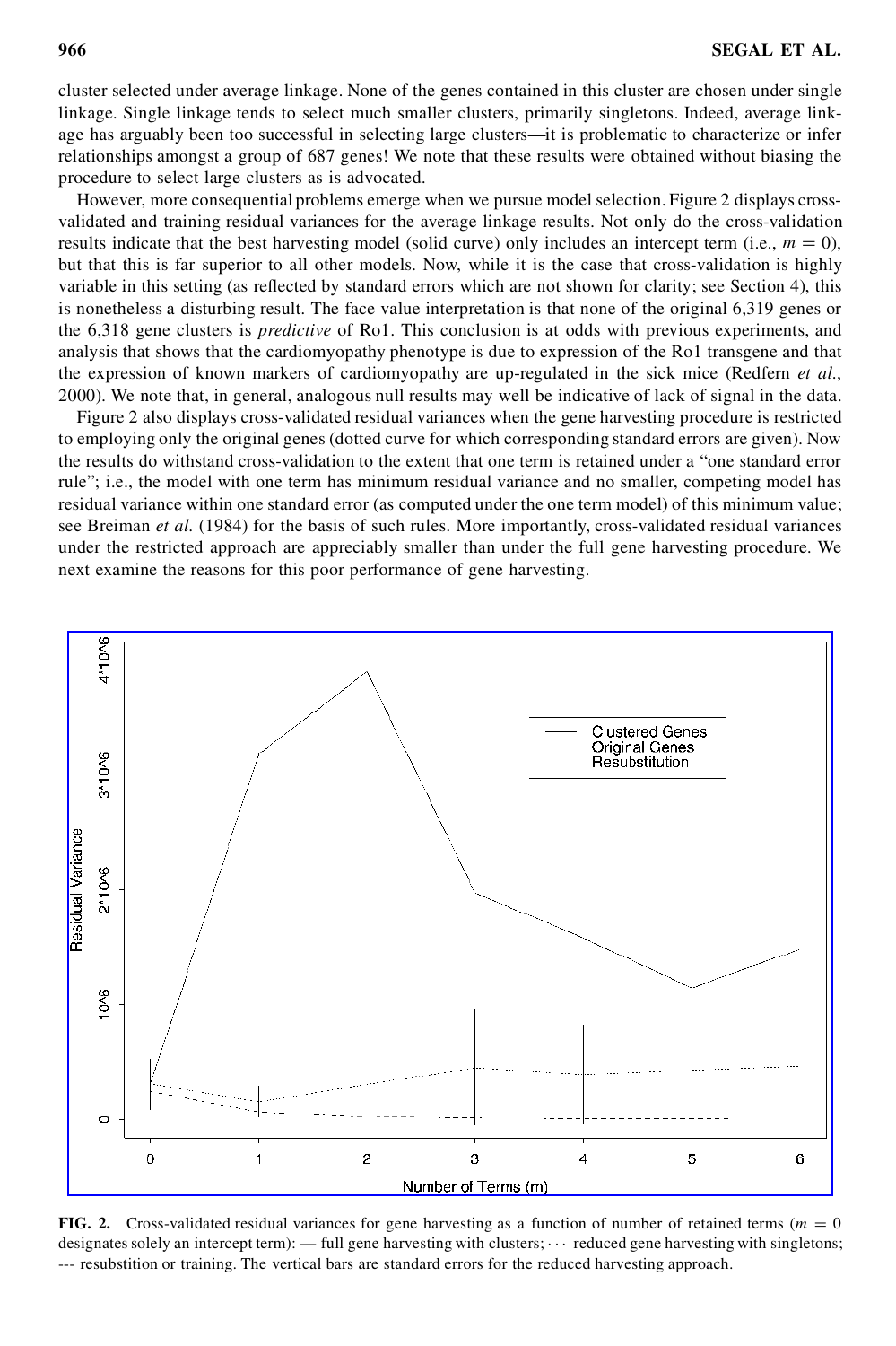A putative reason for the poorer performance of full gene harvesting is the expanded search space used in the forward stepwise selection that results from the addition of the  $6.318$  gene cluster average profiles as covariates. One way of assessing this is through assessments of model complexity. In Section 1.1, we referred to generalized degrees of freedom (Ye, 1998) that provide one such assessment. Here, we employ a related measure, effective number of parameters (*enp*, which we will also refer to as degrees of freedom) as derived from the covariance inflation criterion (CIC) (Tibshirani and Knight, 1999). Both measures are designed to capture the *cost* of adaptive (here the forward stepwise selection) methods. They differ primarily in whether simulation (Ye, 1998) or permutation (Tibshirani and Knight, 1999) is employed.

These costs are considerable. For the full gene harvesting procedure, the effective number of parameters for the inclusion of 1 through 5 terms are approximately 14, 18, 22, 25, and 27, respectively. It is immediately apparent that, for a sample size of  $n = 30$ , at most one or two terms is reasonable. Interestingly, similar *enp* values are obtained when we restrict ourselves to using only single rather than product terms, or using only individual genes rather than genes and clusters. These findings can be understood in light of Fig. 3, which concentrates on *enp* for selecting just one term. What is varied is the number of genes used in the harvesting approach. Filtering of genes was done in two ways, both blind to association with Ro1 outcome: genes were retained at random or genes were retained in order of their variation—the smaller gene sets contain the most variable genes. Here, results were invariant to retention scheme since we are applying harvesting with standardized expression values. What is notable from Fig. 3 is the slow rate of change in *enp* for large changes in proportion of genes retained above 30%. In reducing the complete data set ( $p = 6,319$ ) to a 50% sample ( $p = 3,160$ ), we gain only about 0.5 degrees of freedom, while reduction to a 30% sample ( $p = 1,896$ ) buys about 2 degrees of freedom. It is this slow rate of change that accounts for the comparability of *enp* values using full harvesting or only individual genes for the entire dataset. The rate of change is rapid for small  $(< 10\%)$  proportions of genes retained, but the costs are still considerable relative to sample size. For example, selection of one term using a 1% sample ( $p = 63$ ) costs 6.4 degrees of freedom.



**FIG.** 3. Effective number of parameters for the first term of gene harvesting as a function of the proportion of genes retained.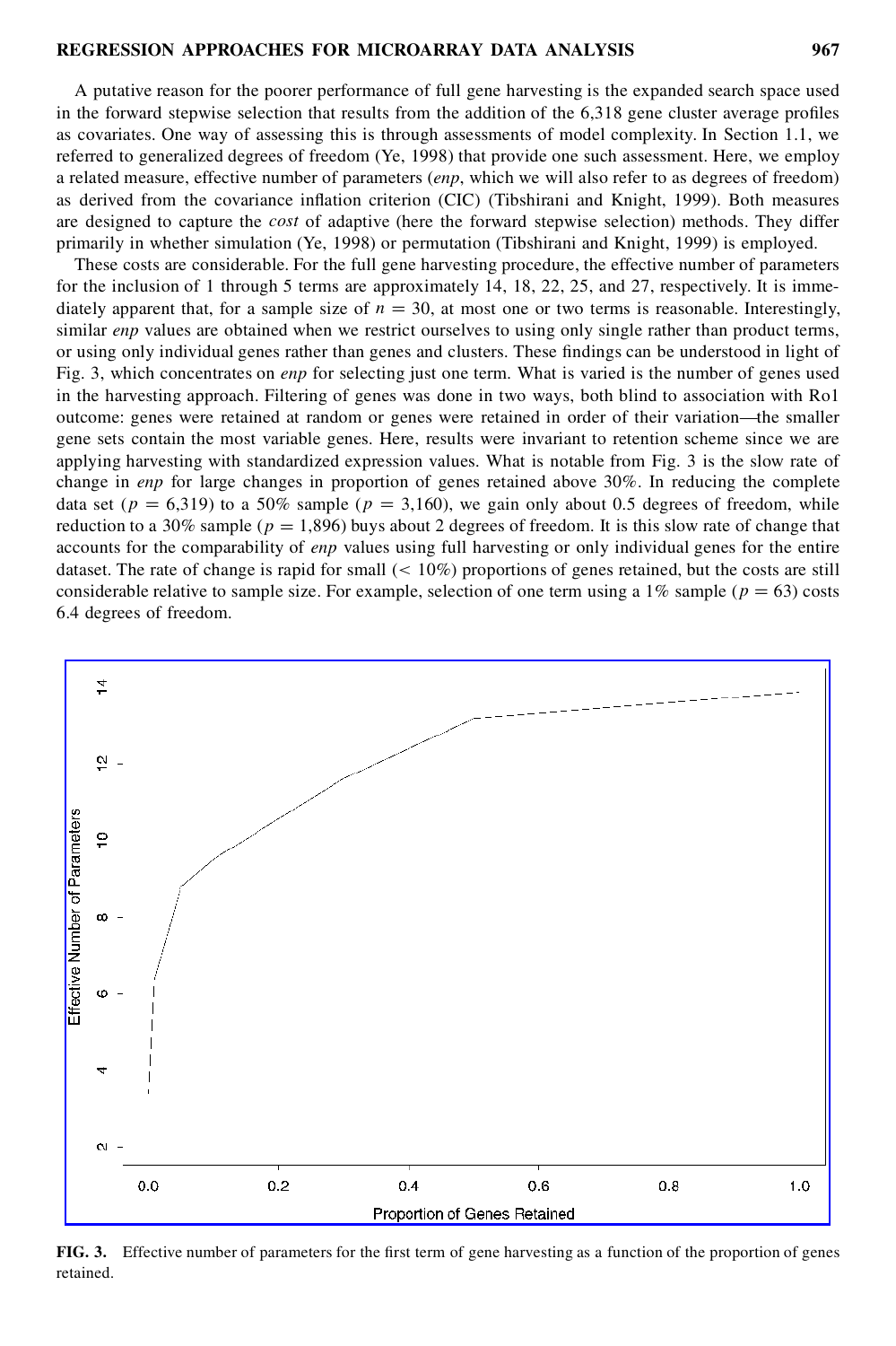While such determination of *enp* helps calibrate costs of adaptive procedures, and so can inform model size in the  $n \gg p$  setting, the fact that *enp* values were similar for harvesting using clusters and singleton genes, whereas cross-validation displays substantial differences (Fig. 2) prompts further investigation. Additional scrutiny of the first term selected in the full harvesting procedure—the 687 gene cluster is revealing. The heat map for this cluster is presented in Fig. 4. A seemingly coherent collection of expression profiles, characterized by reduced values for the mice in the eight-week group, constitutes the cluster. However, if we examine the actual correlations between the 687 genes in the cluster and the average expression profile for the cluster, the coherence is not so impressive. Figure 5a is a histogram of these 687 correlations. We note that 28 (4%) of the correlations are negative, and more than 50% are less than 0.5. An alternate view of cluster coherence can be obtained by examining the scores (essentially squared *t*-statistics) of the 687 genes when they are individually regressed against Ro1. The results are presented in Fig. 5b. The number of genes displaying no association with Ro1 is striking: 33% have *t*-statistics < 1 and approximately 75% have *t*-statistics < 2. Even the maximal individual squared *t*-statistic (13.94) is far removed from the score for the average expression profile (22.4).

What has occurred is the following. The hierarchical clustering procedure has yielded a sizable cluster whose *average* expression profile *happens* to be strongly associated with Ro1. This occurs despite the bulk of the cluster members (genes) exhibiting little or no association with Ro1. In view of this artifact, it is not surprising that no terms are selectedon cross-validatingand thatthe cross-validatedresidualvariancesare so large.

It is possible to constrain the harvesting procedure to mitigate against this behavior. In particular, by allowing only clusters meeting coherence criteria to be selected, these artifacts are avoided. As illustrated above, coherence can be captured by individual member genes being sufficiently correlated with the cluster average profile and/or the individual gene squared *t*-statistics being sufficiently close to the squared *t*-statistic for the cluster average profile.

Applying such a constrained harvesting algorithm with a correlation threshold of 0.3 (i.e., only clusters for which each individual member gene had a correlation of  $\geq 0.3$  with the cluster average profile were eligible for selection) produced the following interesting results. The term chosen first is an eight-gene cluster, itemized in Table 2 and depicted via a heat map in Fig. 6. This was the only term to be retained under cross-validation. The striking feature of the heat map is the appreciable down-regulation (red) of all genes for the nine mice in the eight week (induced cardiomyopathy) group when Ro1 expression is elevated. The constituent genes admit the following interpretation.

Lipoprotein lipase, ATP synthase gamma chain, and ATP synthase coupling factor 6 encode proteins involved in energy production for the cell. Lipoprotein lipase is the enzyme that cleaves fatty acids from triacylglycerol so that they can be further utilized in the fatty acid degradation pathway, a major source of energy in the cardiomyocyte. ATP synthase gamma chain and ATP synthase coupling factor 6 are subunits of the ATP synthase complex of the electron transport chain in the mitochondria. Myoglobin stores and delivers oxygen in muscle which is needed to generate ATP in the mitochondria. The down-regulation of delta-aminolevulinatedehydratase is potentially related to the down-regulation of the ATP synthase complex genes above because it catalyzes the second step in the biosynthesis of heme, a cofactor required by several proteins in the electron transport chain. Elongation factor 1 alpha 2 (Eef1a2) is a translation factor required for protein synthesis. The down-regulation of Eef1a2 is also consistent with the down-regulation of genes involved in energy production since protein synthesis is one of the most energy intensive processes in the cell. That is, if energy production is decreased, down-regulating protein synthesis is a typical and effective cell response to conserve energy. The functions of Skd3 and translationally controlled tumor protein are unknown. In summary, several of the genes in this cluster are consistent with the down-regulation of energy production during the induced cardiomyopathy.

By construction, constrained harvesting will alleviate the problem of artifacts associated with the original gene harvesting approach. But the question of how to specify correlation and/or score-based constraints remains open. We prefer to rely or prior prescription since devising appropriate estimation criteria for these parameters appears problematic. This concern is made moot by the following observation: the tendency under constrained harvesting is to select singleton genes. This was evident for a wide range of constraint thresholds, providing the correlation between the cluster average expression profile and individual genes in the cluster was 0.5. If, under such (appropriate) restriction, harvesting is going to be reduced to selecting singleton genes, then it becomes pertinent to consider alternate gene selection schemes in view of the recognized limitations of forward selection strategies. Accordingly, we next examine the utility of lasso, least angle regression, and support vector machines for regression in microarray gene expression settings.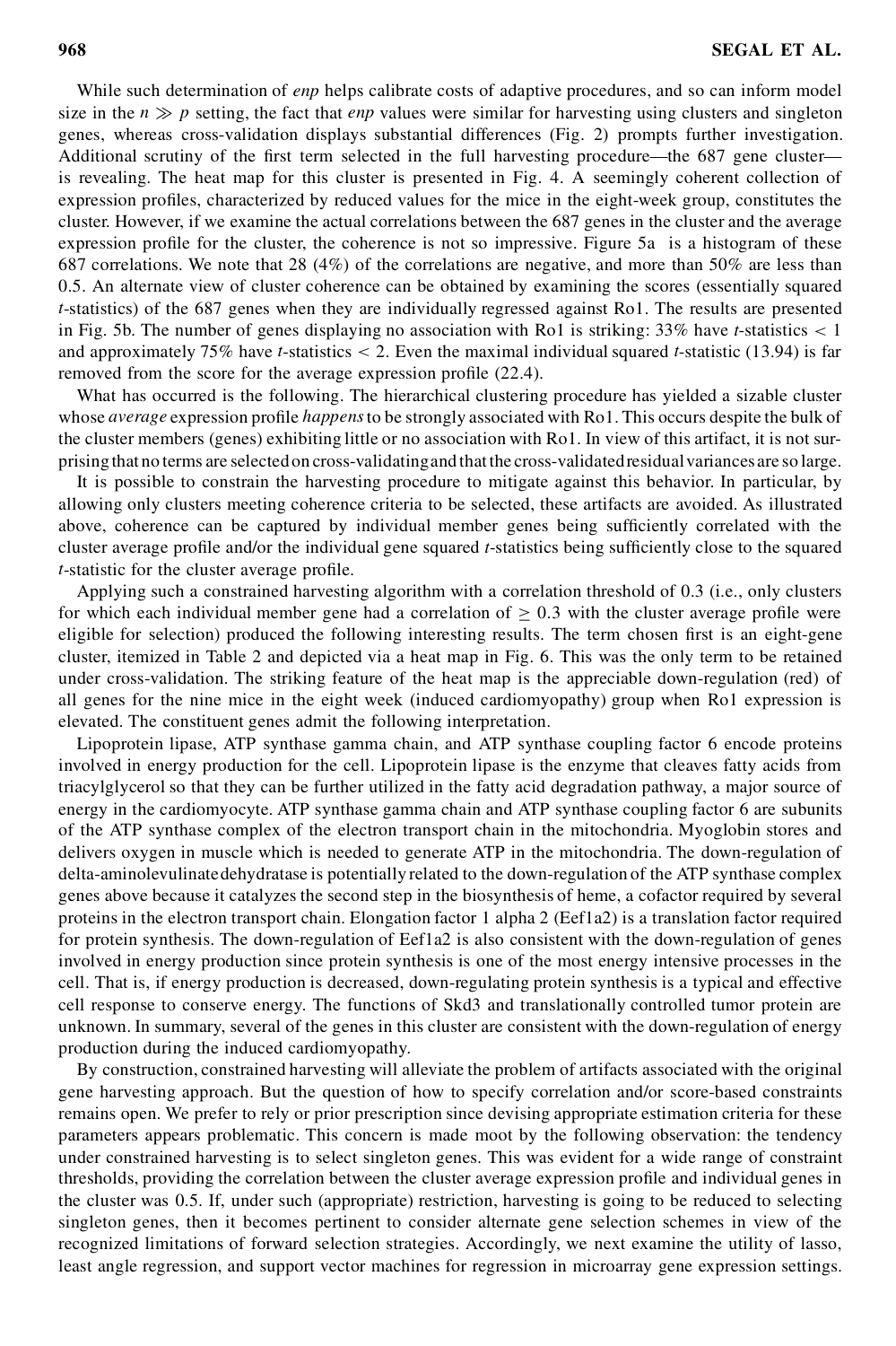

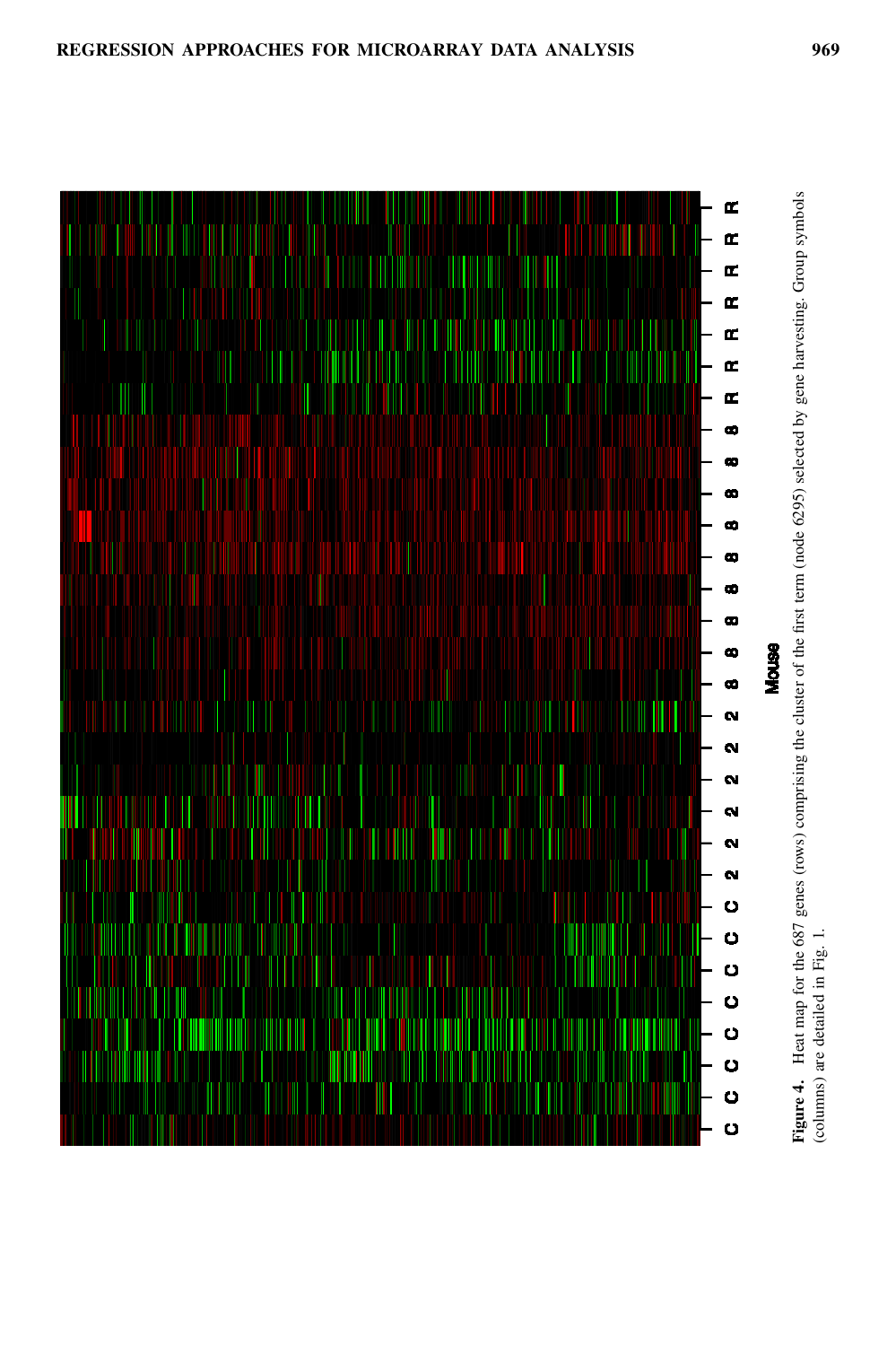# (a) Correlations



FIG. 5. Correlations (a) and scores (b) for the 687 genes constituting the first term (node 6295) selected by gene harvesting.

| Mu6500 probe set | <b>GenBank</b>     | Symbol | Description                                        |
|------------------|--------------------|--------|----------------------------------------------------|
| Msa.909.0        | M60847             | Lpl    | Lipoprotein lipase                                 |
| Msa.33808.0      | AA114811           |        | EST homologous to ATP synthase gamma chain         |
| Msa.2424.0       | X13752             | Alad   | Delta-aminolevulinate dehydratase                  |
| $M$ sa 2412.0    | X06407             | Tpt1   | Translationally-controled tumor protein 1          |
| Msa.22491.0      | AA036584           |        | EST homologous to ATP synthase coupling factor 6   |
| Msa.2037.0       | X04405             | Mb     | Myoglobin                                          |
| Msa.1923.0       | L <sub>26479</sub> | Eef1a2 | Eukaryotic translation elongation factor 1 alpha 2 |
| Msa.1435.0       | U09874             | Skd3   | Suppressor of $K$ + transport defect 3             |

Table 2. Constrained Harvesting Selected Cluster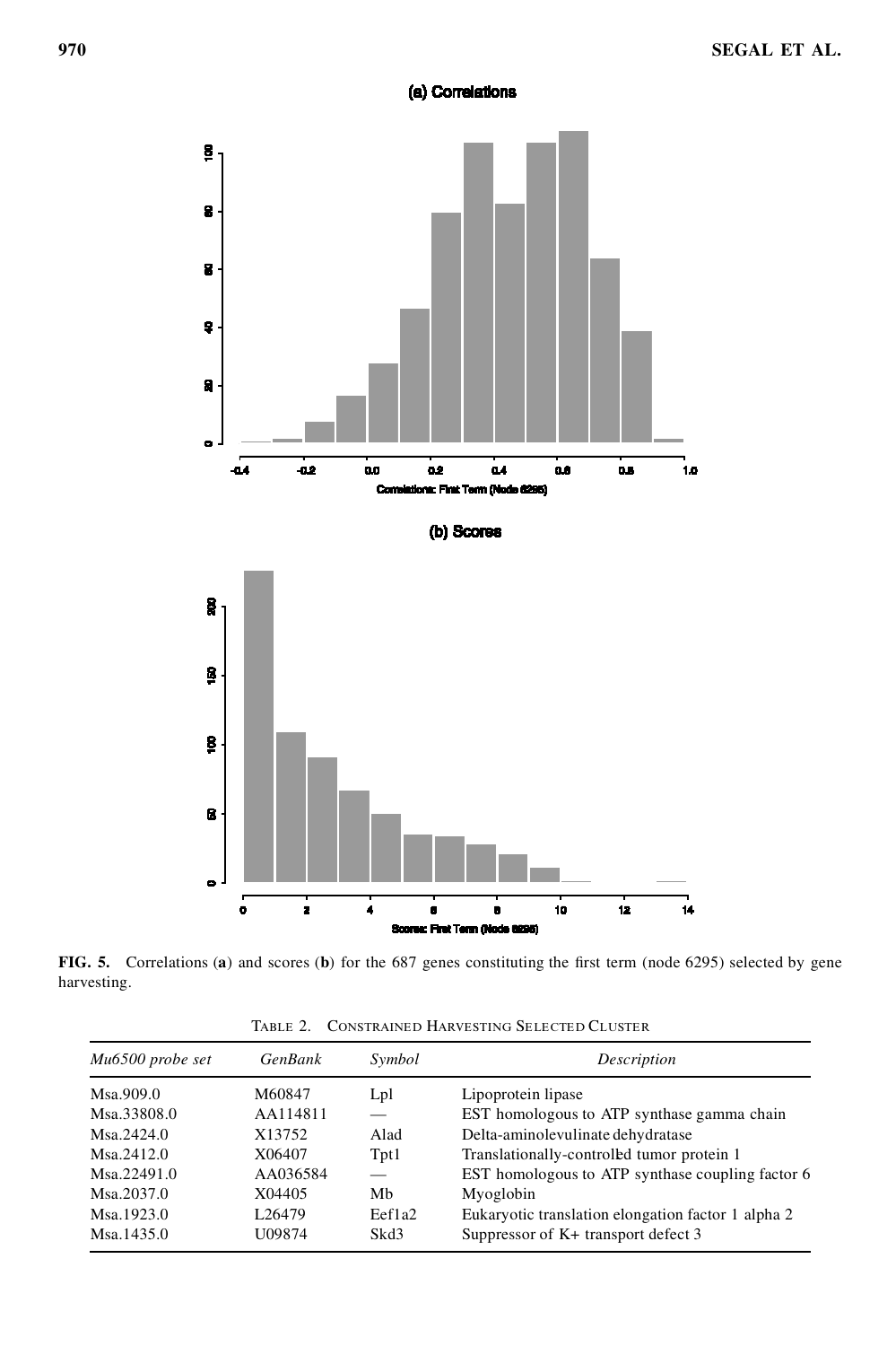

EST homologous to ATP synthase gamma chain

deita-aminolevulinate dehydrat

translationally-controlled tumor protein 1

EST homologous to ATP synthase coupling factor 6

sukaryotic translation elongation factor 1 alpha 2

suppressor of K+ transport defect 3

**Figure 6.** Heat map for the 8 genes (rows) comprising the cluster of the first term selected by constrained gene harvesting. Group symbols (columns) are detailed in Fig. 1.

Group symbols (columns) are detailed in Fig. 1.

**Mouse** 

Figure 6. Heat map for the 8 genes (rows) comprising the cluster of the first term selected by constrained gene harvesting.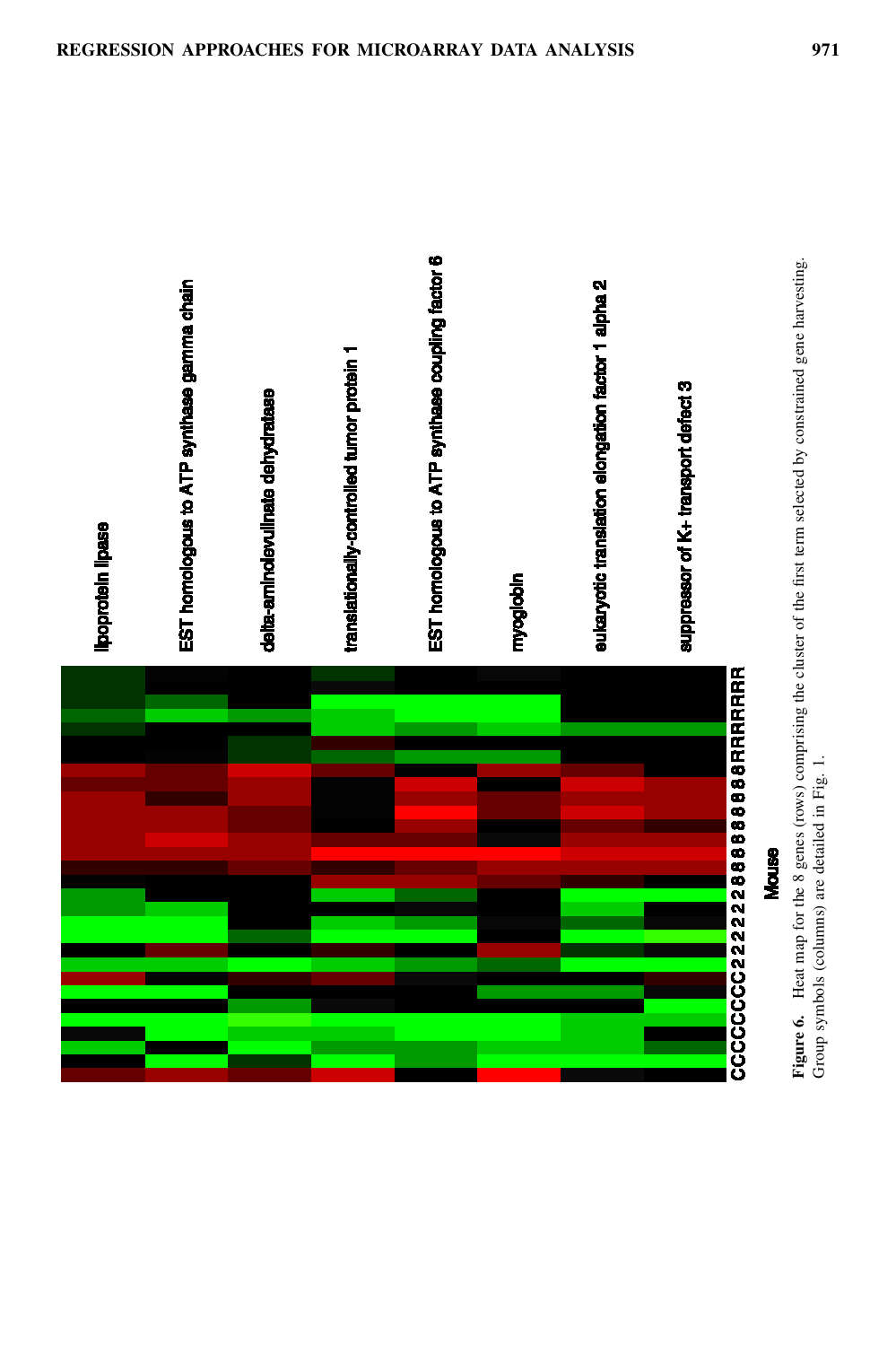# **3. REGULARIZED REGRESSION APPROACHES**

As illustrated in the context of gene harvesting, the combination of  $p \gg n$  and adaptive regression procedures does not mix well. While the flexibility of adaptive procedures is necessary to enable gene selection, additional constraints are needed to overcome costs/variability inherent in such approaches. Here we consider some regression methods that impose constraints by way of penalties/regularization. Indeed, even for classification approaches to microarray data, such regularization is often applied, albeit implicitly (e.g., Dudoit *et al.*, 2002).

# *3.1. Lasso*

The lasso (least absolute shrinkage and selector operator) was proposed by Tibshirani (1996). The lasso combines the good features of ridge regression and subset regression procedures, which in turn were developed to overcome deficiencies with ordinary (OLS) least squares regression estimates. There are two primary shortcomings ascribed to OLS. Firstly, *prediction accuracy* is affected by the fact that OLS estimates, while enjoying low bias, frequently have large variance. Prediction accuracy can often be improved by shrinking or zeroing select coefficients. Secondly, *interpretation* is complicated by retention of large numbers of covariates. It is generally preferable to isolate a smaller subset of covariates that have the strongest effects. However, it is important in the microarray context to remain mindful of the fact that there will likely be many alternative such subsets having comparable prediction accuracies in view of the anticipated between-gene correlations.

Ridge regression (Hoerl and Kennard, 1970) achieves improved prediction accuracy via shrinkage. For simplicity, consider centered data (so we can ignore the intercept term) and the usual linear predictor simplicity, consider centered data (so we can ignore the intercept term) and the usual inear predictor  $\mu = \mathbf{X}\beta = (\sum_{j=1}^p \beta_j x_{ij})$ . Instead of minimizing just the usual residual sum of squares as per OLS, RSS( $\beta$ ) =  $||y - \mu||^2 = \sum_{i=1}^n (y_i - \sum_{j=1}^p \beta_j x_{ij})^2$ , ridge regression achieves coefficient shrinkage by constraining their size:

$$
\min_{\beta} \sum_{i=1}^{n} (y_i - \sum_{j=1}^{p} \beta_j x_{ij})^2 \text{ subject to } \sum_{j=1}^{p} \beta_j^2 \le t.
$$
 (3)

An equivalent formulation is afforded by  $L_2$  penalized regression:

$$
\min_{\beta} \sum_{i=1}^{n} (y_i - \sum_{j=1}^{p} \beta_j x_{ij})^2 + \lambda \sum_{j=1}^{p} \beta_j^2,
$$
\n(4)

there being a one-to-one correspondence between t in (3) and  $\lambda$  in (4). We note here that ridge regression coincides with one version of support vector machine regression, considered in section 3.3.

The difficulty, acute in the array setting, with ridge regression is that all coefficients are retained. Tibshirani (1996) demonstrates how replacing the  $L_2$  penalty in (4) with an  $L_1$  penalty

$$
\min_{\beta} \sum_{i=1}^{n} (y_i - \sum_{j=1}^{p} \beta_j x_{ij})^2 \quad \text{subject to } \sum_{j=1}^{p} |\beta_j| \le t \tag{5}
$$

results in some of the coefficients being exactly zero. The resultant estimates define the lasso estimates. Again, there is an equivalent penalized version:

$$
\min_{\beta} \sum_{i=1}^{n} (y_i - \sum_{j=1}^{p} \beta_j x_{ij})^2 + \lambda \sum_{j=1}^{p} |\beta_j|.
$$
 (6)

By varying  $t$  in (5), we obtain a continuous form of subset regression. This overcomes the inherent variability in subset regression due to its discreteness. Such discreteness arises since covariates are either retained or discarded. It is recommended that  $t$  be determined by cross-validation. Thus, the lasso seeks to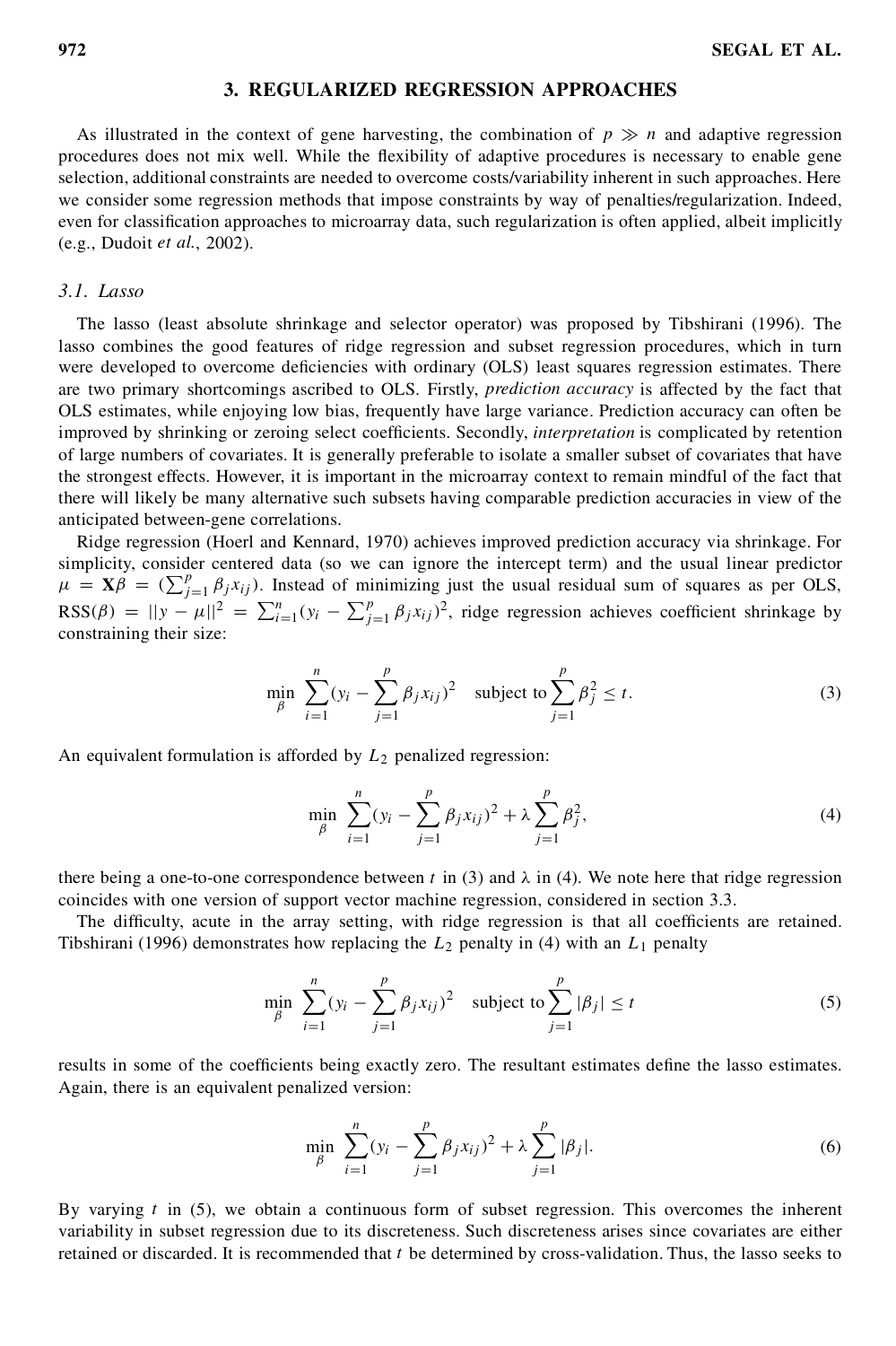simultaneously capture the good properties of ridge and subset regression. Hastie *et al.* (2001b) contains extensive discussion.

For the microarray setting, implementation issues are forefront. The original algorithm proposed by Tibshirani (1996) does not handle the  $p > n$  case and is consequently inapplicable. This limitation, along with efficiency concerns, motivated Osborne *et al.* (2000) to regard the lasso as a convex programming problem and to devise an algorithm based on homotopy methods. While the objectives of handling  $p > n$ and improving efficiency were realized, the algorithm, at least as implemented in Splus (available from *lib.stat.cmu.edu/S/lasso2*), remains problematic for microarray studies. When applied to the Ro1, cardiomyopathy dataset run times on a Sun Microsystems E420R server with four 450MHz UltraSPARC-II processors and 4GB memory, user time (as provided by *unix.time()*) for a sequence of 30 bounds (t values) was 47 minutes. However, getting to this run required considerable trial and error to determine an appropriate range of bounds since specification of bounds that are too large produces errors. Furthermore, attempts to pursue model selection (picking a specific t or  $\lambda$ ) based on cross-validation failed due to insufficient memory.

## *3.2. Least angle regression*

The development of least angle regression (LARS) (Efron *et al.*, 2002), which can readily be specialized to provide all lasso solutions in a highly efficient fashion, represents a major breakthrough. LARS is a less greedy version of standard forward selection schemes. The simple yet elegant manner in which LARS can be adapted to yield lasso estimates as well as detailed description of properties of procedures, degrees of freedom, and attendant algorithms are provided by Efron *et al.* (2002). Code can be obtained from *www-stat.stanford.edu/˜hastie/Papers*.

Results from applying LARS and the LARS version of the lasso to the Ro1 study are described below. Since these coincide through 18 steps, presentation is for LARS only. A plot of regression coefficient profiles is given in Fig. 7. Using the built-in cross-validation function and applying a "1-SE" rule suggests that five terms be retained. The corresponding genes are given in Table 3.

Each of these genes must be interpreted individually because they do not constitute a "cluster" as per clusters extracted by gene harvesting. Each of these genes is up-regulated in response to Ro1 induced cardiomyopathy. Ribophorin II is a subunit of the oligosaccharyltransferase complex in the endoplasmic reticulum that glycosylates proteins in the secretory pathway. Heat shock 70 kD protein 8 is a chaperone involved in protein folding in the cytoplasm. CD98 heavy chain is part of a heterodimer that makes up the L-type amino acid transporter in the plasma membrane. The Lon protease homolog is a mitochondrial enzyme that may be important for the folding and degradation of proteins in the mitochondrion. None of these four genes has been previously implicated in cardiomyopathy. However, the final gene in this list, fibronectin 1, is a structural component of the extracellular matrix that is part of the fibrotic response to cardiomyopathy in humans and the Ro1-expressing mice (Redfern et al., 2000).

According to the prescription given in Efron *et al.* (2002), this costs roughly five degrees of freedom: degrees of freedom  $\approx$  number of terms (steps). However, care is needed in making comparisons with harvesting degrees of freedom for two reasons. First, both the empiric and theoretic setting for the LARS prescription had  $n > p$ . Second, the CIC determination requires an (external) estimate of  $\hat{\sigma}^2$ . So we applied CIC to LARS with the same  $\hat{\sigma}^2$ —and the prescription continued to hold.

Finally, we note the dramatic computational gains over the Osborne *et al.* (2000) implementation of the lasso. The user time for the same number of bounds (30) was 0.5 minutes for LARS and 0.7 minutes for the LARS implementation of the lasso. These represent appreciable improvements on the abovementioned 47 minutes. Additionally, there were no memory issues in performing cross-validation based model selection.

#### *3.3. Support vector machines*

Support vector machines (SVMs) have been used for classification purposes in the microarray setting (Brown *et al.*, 2000). Regression modalities for SVMs are described in Cristianini and Shawe-Taylor (2000) and briefly overviewed here.

Given a set of basis functions  $\{\phi_m\}_1^M$  (obtained via a kernel as described below) and a corresponding regression function (linear predictor)  $f(\mathbf{x}_i) = \sum_{m=1}^{M} \beta_m \phi_m(\mathbf{x}_i) + \beta_0$  where  $\mathbf{x}_i \in R^p$  is the expression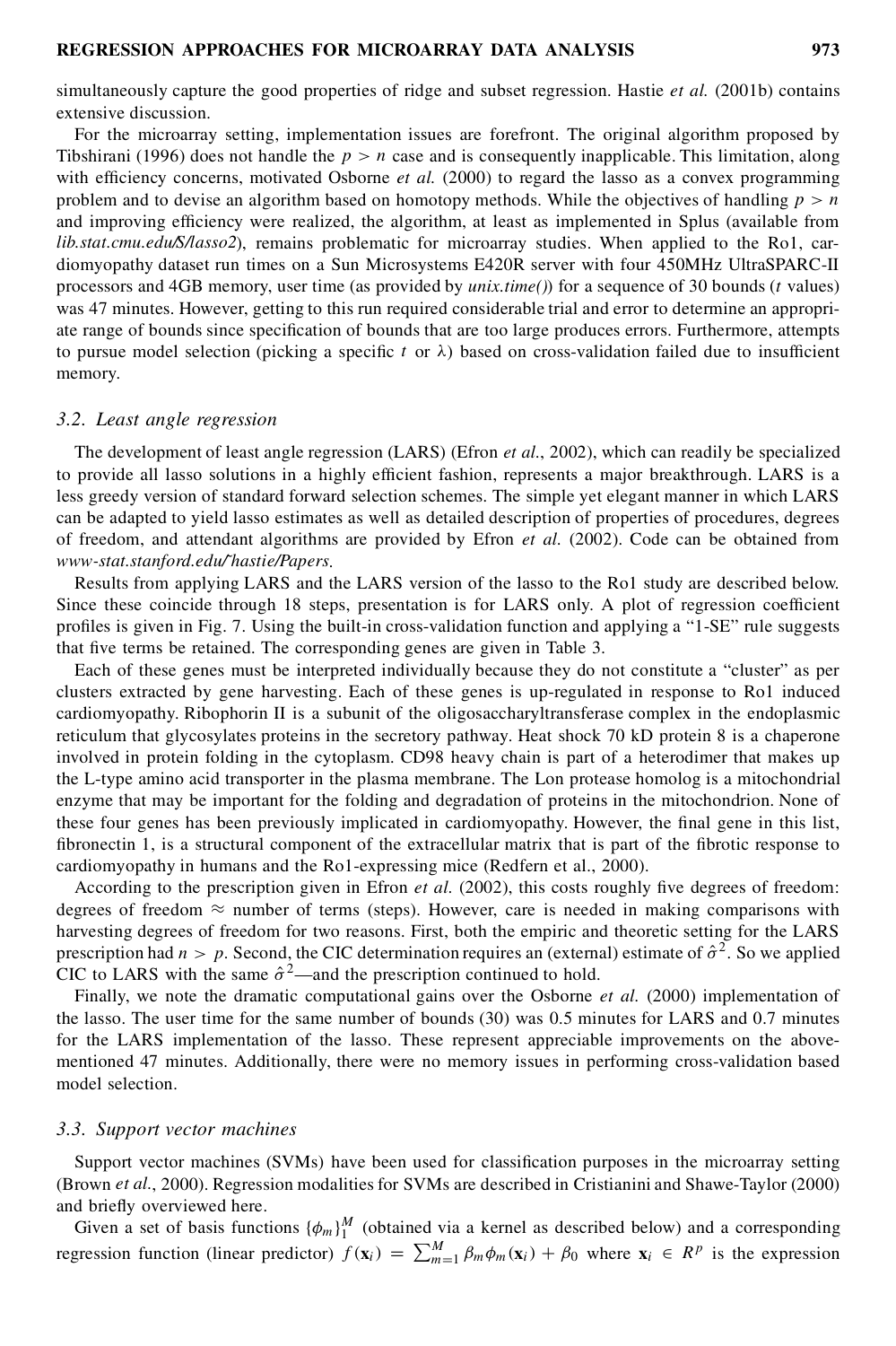

**FIG. 7.** Coefficient profiles for the 30 bounds (29 steps) of the LARS algorithm. Profiles of known genes for the 5-term model as chosen by cross-validation (see Table 3) are identified.

| Mu6500 probe set | <b>GenBank</b>     | Symbol             | Description                                           |
|------------------|--------------------|--------------------|-------------------------------------------------------|
| Msa.2877.0       | D31717             | Rpn2               | Ribophorin II                                         |
| Msa.778.0 i      | U73744             | H <sub>spa</sub> 8 | Heat shock 70kD protein 8                             |
| Msa.2134.0       | U <sub>25708</sub> |                    | CD98 heavy chain                                      |
| Msa.26025.0      | AA061310           |                    | EST homologous to lon protease homolog, mitochondrial |
| Msa.657.0        | M18194             | Fn1                | Fibronectin 1                                         |

Table 3. LARS/Lasso Selected Genes

vector for the  $i^{th}$  mouse, SVM obtains coefficient ( $\beta$ ) estimates via

$$
\min_{\beta} \quad \sum_{i=1}^{n} L^{\varepsilon} \left( y_i - f(\mathbf{x}_i) \right) + \frac{\lambda}{2} \parallel \beta \parallel^2. \tag{7}
$$

Here,  $L^{\varepsilon}$  designates  $\varepsilon$  insensitive loss whereby we ignore errors of absolute size less than  $\varepsilon$ . Thus, for example,  $L_1^{\varepsilon}(y_i - f(\mathbf{x}_i)) = \max(0, |y_i - f(\mathbf{x}_i)| - \varepsilon)$ . Since, as detailed below, we will take  $\varepsilon = 0$ , and use of  $L_2^0$  loss coincides with ridge regression, we restrict attention to  $L_1$  loss. For such a loss function, the equivalent primal optimization problem, following the introduction of slack variables  $\xi_i$ ,  $\xi_i^*$ , is

$$
\min_{\beta,\xi,\xi_*} \sum_{i=1}^n (\xi_i + \xi_i^*) + \frac{\lambda}{2} \parallel \beta \parallel^2 \quad \text{subject to} \quad y_i - f(\mathbf{x}_i) \leq \varepsilon + \xi_i; \quad f(\mathbf{x}_i) - y_i \leq \varepsilon + \xi_i^*; \quad \xi_i, \xi_i^* \geq 0.
$$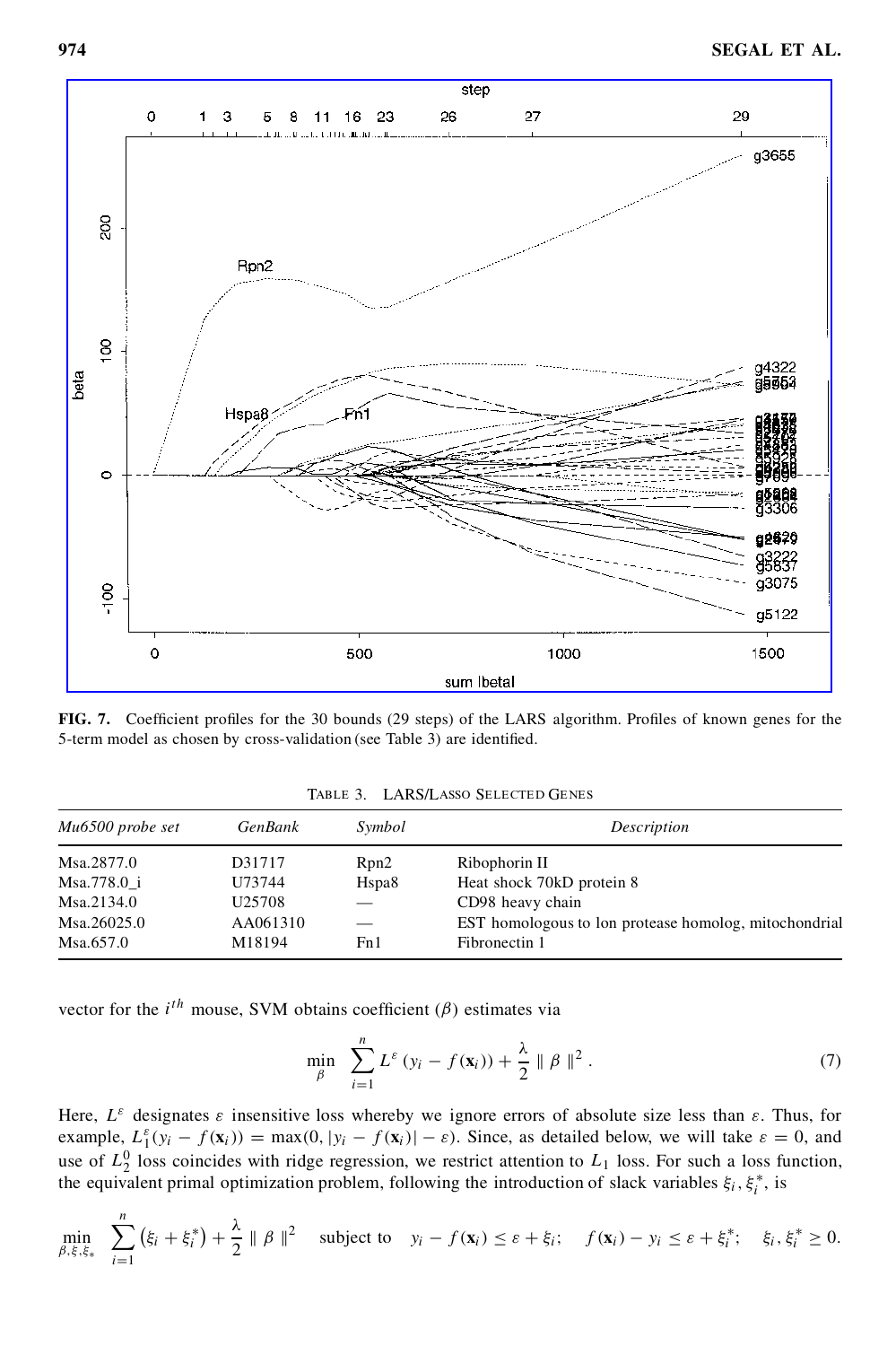The corresponding dual problem is readily solved:

$$
\min_{\alpha,\alpha^*} \frac{1}{2} (\alpha - \alpha^*)^T Q(\alpha - \alpha^*) + \varepsilon \sum_{i=1}^n (\alpha_i + \alpha_i^*) - \sum_{i=1}^n y_i (\alpha_i - \alpha_i^*)
$$
\n(8)

subject to 
$$
\sum_{i=1}^{n} (\alpha_i - \alpha_i^*) = 0; \qquad 0 \leq \alpha_i, \alpha_i^* \leq 1/\lambda.
$$

Here,  $Q_{ij} = \sum_{m=1}^{M} \phi_m(\mathbf{x}_i)\phi_m(\mathbf{x}_j) = \langle \phi_m(\mathbf{x}_i), \phi_m(\mathbf{x}_j) \rangle \equiv K(\mathbf{x}_i, \mathbf{x}_j)$ . The solution is

$$
\hat{f}(\mathbf{x}) = \sum_{i=1}^{n} (\hat{\alpha}_i^* - \hat{\alpha}_i) K(\mathbf{x}_i, \mathbf{x}) + \beta_0.
$$
\n(9)

The fact that (8) and (9) involve  $\phi(\mathbf{x})$  only through inner products as given by the *kernel*, K, confers huge computational benefit. This is because all that needs to be stipulated is the kernel; the individual basis functions  $\phi$ .) are not required. Accordingly, it is possible to simply yet greatly enrich the underlying basis as illustrated by popular kernels including  $d^{th}$  *degree polynomial*:  $K(x, y) = (1 + \langle x, y \rangle)^d$ ; *radial basis*:  $K(x, y) = \exp(-||x - y||^2/c)$ .<br>However, the added flexibility afforded by such basis expansion is typically going to be of limited utility

in the microarray setting since already we have  $p \gg n$ . That is, while it may be conceptually appealing to include select  $d<sup>th</sup>$  order between-gene interactions via a polynomial kernel, the gains from fitting *all* such terms with small  $n$  and interpretational objectives are unclear. For classification problems in the microarray setting, there have been corresponding calls for feature (basis) selection in using SVMs (Furey *et al.*, 2000; Guyon *et al.*, 2002; Lee and Lee, 2002). Of course, feature selection is central to gene harvesting and lars/lasso.

Use of  $\varepsilon > 0$  results in only a subset of  $\hat{\alpha}_i^* - \hat{\alpha}_i$  being nonzero. The associated  $i^{\text{th}}$  data point is termed a *support vector*. Again, for classification problems, numerous examples demonstrate the advantages of obtaining sparse solutions wherein only data points close to the decision boundary (the support vectors) are used to define the boundary. However, when  $p \gg n$  and for regression problems, such sparsity in n is not desirable.

Accordingly, our application of SVMs to the cardiomyopathy data focuses on  $\varepsilon = 0$  and emphasizes linear kernels. We did investigate using quadratic kernels, but even with an extensive grid search for  $\lambda$ , no models withstood cross-validation. Similarly, Guyon *et al.* (2002) restrict themselves to linear kernels for microarray classification. For a linear kernel  $(\phi(\mathbf{x}) = \mathbf{x})$ , we recover gene specific coefficients via

$$
\hat{\beta} = \sum_{i=1}^{n} (\hat{\alpha}_i^* - \hat{\alpha}_i) \mathbf{x}_i.
$$
\n(10)

Again,  $\lambda$  was determined using grid search combined with CV. Examination of the  $\hat{\beta}$  distribution from (10) reveals outlying/extreme genes as presented in Table 4.

| Mu6500 probe set | <b>GenBank</b>     | Symbol            | Description                                              |
|------------------|--------------------|-------------------|----------------------------------------------------------|
| Msa.799.0        | V00756             | Ifrd1             | Interferon-related developmental regulator 1             |
| Msa.778.0 i      | U73744             | Hspa <sub>8</sub> | Heat shock 70kD protein 8                                |
| Msa.2972.0       | U49350             | Ctps              | Cytidine 5'-triphosphate synthase                        |
| Msa.2134.0       | U <sub>25708</sub> |                   | CD98 heavy chain                                         |
| Msa.2138.0       | X15830             | Sgne1             | Secretory granule neuroendocrine protein 1, 7B 2 protein |
| Msa.3227.0       | U36788             | Hccs              | Holocytochrome c synthetase                              |
| Msa.433.0        | X69063             | Ank1              | Ankyrin 1, erythroid                                     |
| Msa.2877.0       | D31717             | Rpn2              | Rbophorin II                                             |

Table 4. SVM Selected Genes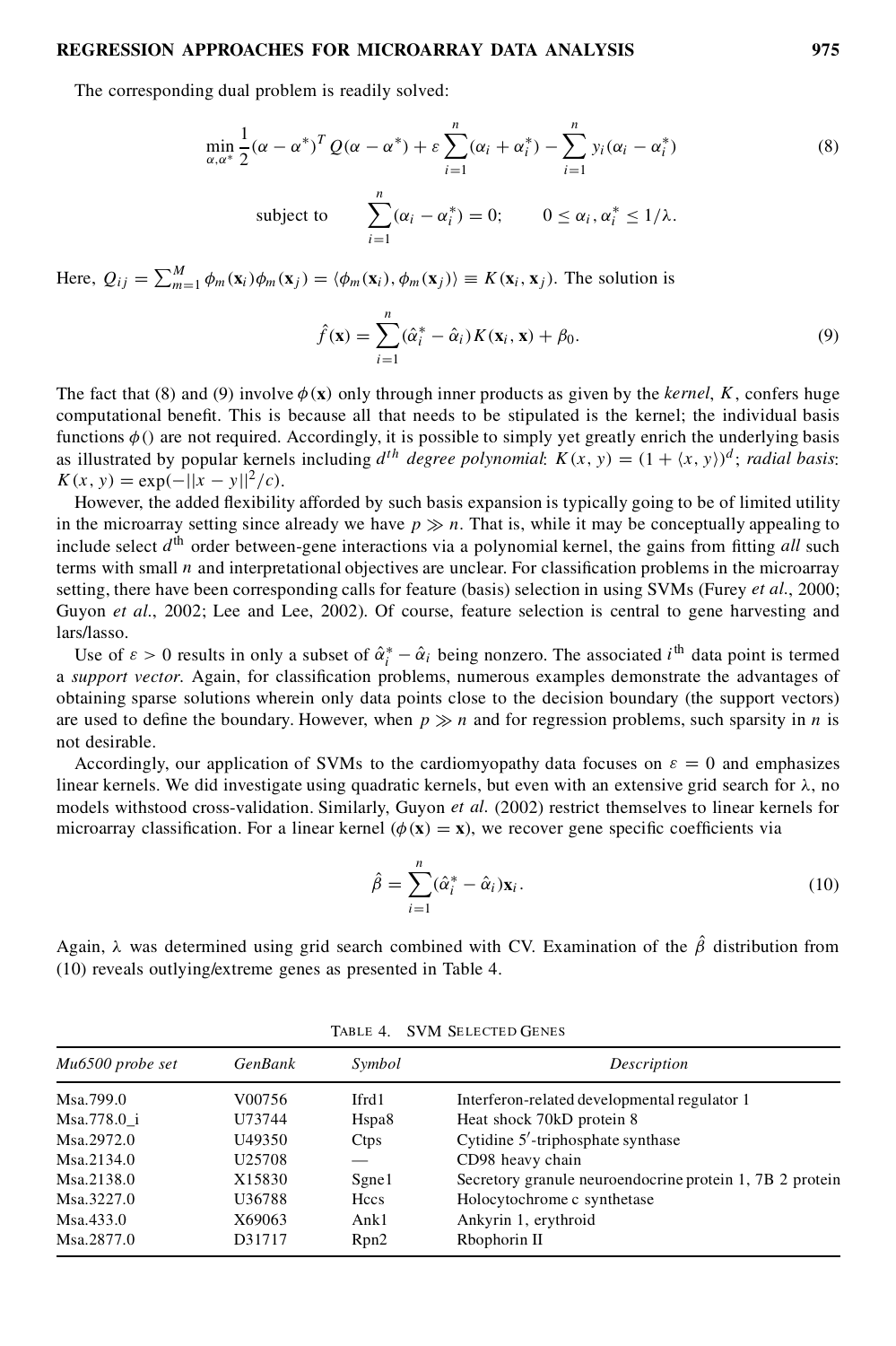Given a total of  $p = 6,319$ , there is clearly considerable overlap with lars/lasso selections; three genes are common to both lists. The functions of the five new genes found with the SVM approach are described below, again keeping in mind that the genes are not a "cluster" and must be interpreted individually. Interferon-related developmental regulator 1 (Ifrd1) may be involved in myoblast differentiation (Guardavaccaro *et al.*, 1995) and up-regulated in an inflammatory response due to ischemia-reperfusion injury from cardiopulmonary bypass in a neonatal lamb model (Nelson *et al.*, 2002). Its up-regulation in the Ro1 expressing mice could indicate a common response pathway for ischemia-reperfusion injury and cardiomyopathy. Cytidine 5'-triphosphate synthase catalyzes the final step in the production of the nucleotide cytidine triphosphate (CTP) and is also involved in phosphadidyl-choline metabolism (Kent and Carman, 1999). Secretory granule neuroendocrine protein 1, 7B2 is involved in regulating pituitary hormone secretion and has been previously shown to be expressed only in neuroendocrine cells (Westphal *et al.*, 1999). Holocytochrome c synthetase links heme to cytochrome c, a protein involved in the electron transport chain. Its down-regulation is consistent with the down-regulation of delta-aminolevulinate dehydratase found in the gene harvesting cluster. Ankyrin 1 is a structural protein involved in anchoring the cytoskeleton to the plasma membrane. Its down-regulation is potentially related to gene expression changes in other cytoskeletal components seen in the Ro1-expressing mice (Redfern *et al.*, 2000). None of these genes has been previously implicated in cardiomyopathy, although Ifrd1, holocytochrome c synthetase, and ankyrin 1 are the most likely of the group to be related to the phenotype of the Ro1 mice based on their previously described functions.

# **4. MODEL SELECTION ISSUES**

The problem of variable selection in the context of microrarray regression is of crucial importance identification of gene expression changes associated with phenotypes of interest being a primary objective of microarray studies. However, the distinguishing characteristics of such studies ( $p \gg n$ , correlated gene expression) makes such selection inherently difficult. Here we discuss the two principal means for effecting gene (variable) selection, criterion based and prediction error based, from the microrarray regression perspective. Throughout we continue to assume squared error  $(L_2)$  loss. The question of multiple solutions (variable sets) is also addressed.

A variety of model selection criteria exists, including Akaike Information Criterion (AIC) (Akaike, 1973) which is equivalent to Mallows (1973)  $C_p$  under the usual Gaussian model, Bayesian Information Criterion (BIC) (Schwartz, 1979), and the Covariance Information (CIC) (Tibshirani and Knight, 1999). Common to all approaches is (i) penalization of resubstitution or training error estimates, and (ii) the need to estimate  $\sigma^2$ , the residual (error) variance. The penalization in (i) seeks to compensate for training error optimism, so as to recover unbiased estimates of prediction error. Despite differing derivations, the approaches primarily differ in the degree of penalization. To the extent that the criteria involve/allow estimation of "degrees-offreedom" analogs, especially for greedy/adaptive procedures, this provides useful additional information. In particular, as illustrated in the context of gene harvesting, degree-of-freedom estimates were helpful in judging appropriate model size in the face of small  $n$ , and similarly for tree-structured methods (see Section 1.1).

However, estimating  $\sigma^2$  is problematic. The frequent recommendation to base estimates on a full model (e.g., Tibshirani and Knight, 1999) will yield  $\hat{\sigma}^2 = 0$  when  $p > n$ . This eliminates the penalty term in the above criteria, reducing them to (useless) resubstitution error measures. General strategies for specifying "nearly full" models in order to alleviate this difficulty are elusive. One possibility, specific to LARS/lasso, is to employ the largest model such that all coefficient profiles are monotone. The logic here is that departures from monotonicity result from between-variable correlation, which we seek to avoid in parsimonious model descriptions. The retained genes can be viewed as representing distinct pathways that are jointly predictive of outcome. Here, for example, this results (Fig.  $7$ ) in a full model with five genes. Using the corresponding estimate of  $\sigma^2$  in conjunction with the AIC or CIC criteria results in choosing this full five-gene model and so coincides with the CV selection of Section 3.2. This strategy is clearly an ad hoc and nongeneralizable prescription. Furthermore, such prescriptions are consequential in that it is absolute (rather than relative) values of the respective criteria that are used to determine model size. Therefore, direct measures of prediction error, such as provided by cross-validation, are preferred.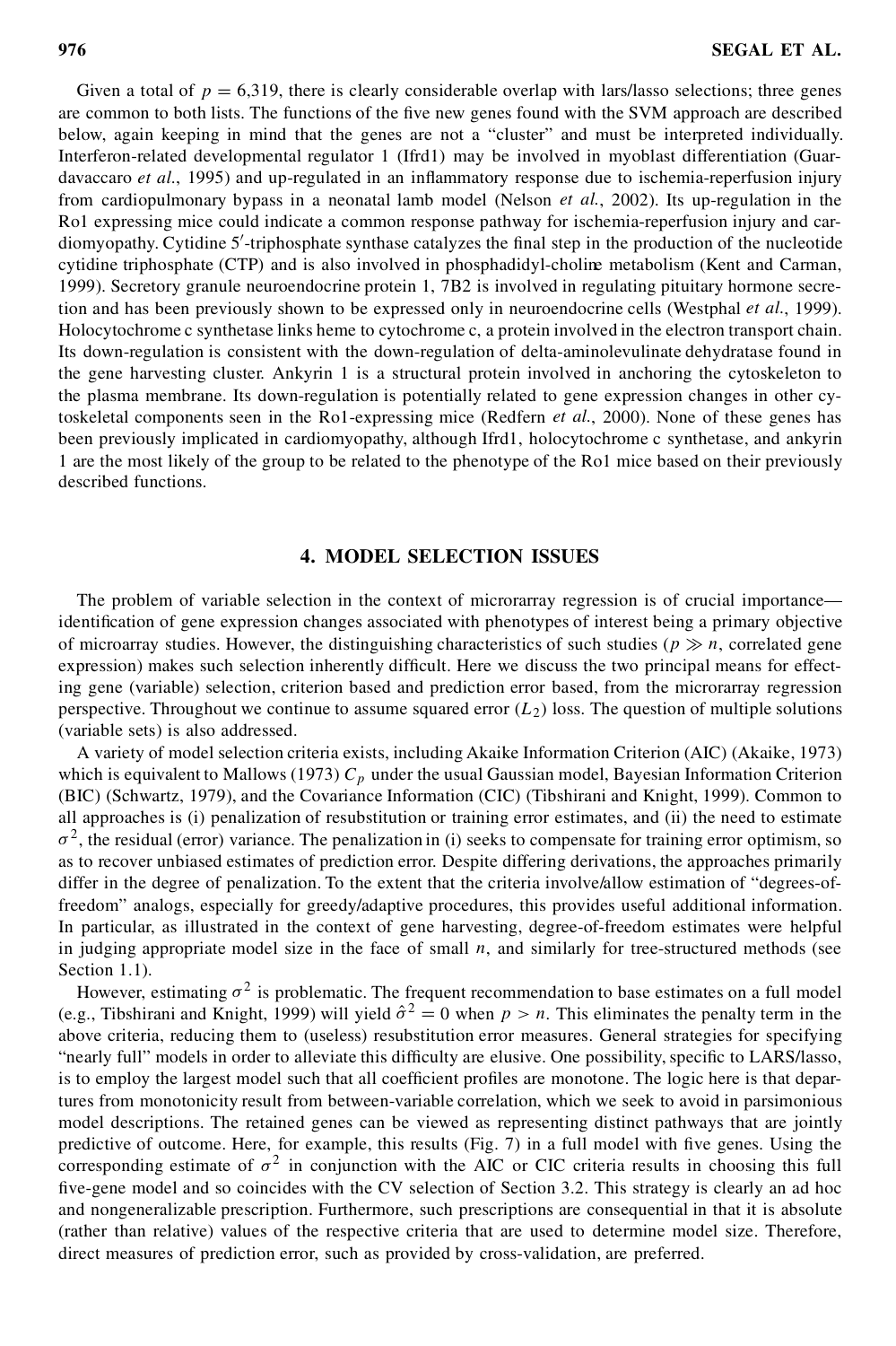The merits of basing model selection on prediction error determinations have been recently and convincingly advanced (e.g., Breiman, 2001a). But, CV can also be problematic in the  $p \gg n$  setting, especially when  $n$  is small. The difficulties largely pertain to the variability of CV estimates of prediction error. These were showcased for leave-one-out (LOO) CV by Kim *et al.* (2002). In order to circumvent this variability concern (and secondarily to reduce computation), K-fold CV is advocated (Hastie *et al.*, 2001b). Here the data is partitioned into K roughly equal-sized samples, model building utilizes  $K - 1$  of these, validation (i.e., computation of prediction error) the remaining (withheld) sample with cycling and aggregation over all  $(K)$  such possibilities. However, with  $n = 30$  as in the Ro1 dataset, the popular choice of 10-fold CV amounts to leave-three-out, and prediction error estimates remain highly variable. Use of smaller  $K$  and or test/split sample approaches is limiting with respect to model building given large  $p$ , and all the more so for adaptive methods.

One promising refinement pertinent to gene harvesting, but more widely applicable, is the forward selection with Monte Carlo CV (FSCV) approach proposed by Keleş *et al.* (2002). Their regression model resembles the gene harvesting regression scheme (1) applied to individual genes (rather than clusters) with one other important distinction.Rather than basing model selection (number of terms) on CV applied to an a priori determined series of nested models, by minimizing average prediction error on the validation samples as is done for gene harvesting (as per typical cross-validation praxis), FSCV embeds cross-validation into the selection procedure. This is accomplished as follows. Data is partitioned into test and training sets. Using the training data, coefficients  $(\beta_j)$  are obtained for all genes  $(j = 1, ..., p)$  by minimizing RSS (2). However, unlike standard forward selection or gene harvesting, the gene selected for entry is not that achieving minimal RSS on the training data. Instead, RSS is evaluated using the test data and the corresponding best gene (that achieves minimal RSS) is included. To accommodate variation introduced by sample splitting, the entire procedure is repeated  $K$  times and results synthesized. While FSCV provides test sample validation on a per-step basis, it clearly does not overcome the variability of CV error estimates.

The distinguishing attributes of microarray data ( $p \gg n$ , correlated expression) make the existence of so-called "Rashomon effects" (Breiman, 2001a)—many competing distinct models with comparably good performance—a foregone conclusion. Indeed, gene harvesting was partially motivated from this viewpoint: rather than eliciting multiple models, each containing an instance from a set of correlated genes, perform a priori clustering of genes so that such a set emerges from a single run.

There are several approaches to extracting multiple solutions. These include perturbing data, modifying criteria/algorithms, and extending obtained solutions. Data perturbation can be pursued in two distinct ways: the raw input values themselves can be modified and/or some operator (e.g., filtering, resampling) can be applied to a given set of inputs. With microarray expression data, there are a multitude of specifications and approaches that determine actual input data values, even after completion of the experiment. For spotted two-color arrays, background correction (e.g., Kooperberg *et al.*, 2002), normalization, and "unfolding" (Goryachev *et al.*, 2001) can be applied. For Affymetrix arrays, several algorithms exist for deriving expression values including Affymetrix GeneChip 3.1–4.0 software (used here), Affymetrix MAS 5.0, and dChip (Li and Wong, 2001), which involves model-fitting across probes in the gene set to derive expression values. Further, often related, processing concerns thresholding/truncating extreme expression measurements, scaling (logs, standardized as here), and ltering (e.g., elimination of genes not meeting variation criteria). Imputation or other handling of missing data provides another means whereby alternate data versions are realized. Illustration of some of these aspects for a selection of public microarray datasets is provided by Dudoit *et al.* (2002).

It should be noted that there are no singly best options/specifications for any of the perturbation schemes. So, by selective choice from amongst these processing possibilities, a variety of alternate data realizations can be obtained. Then, application of a given regression method with fixed specifications to each dataset will yield a range of models. Conversely, focusing on just a single data version, but changing tuning parameters, optimization criteria, starting values, estimation methods, and/or other components of the technique, will also yield a range of models.

To illustrate the breadth of possibilities, we make concrete some of the possibilities for gene harvesting. As already demonstrated, even within the hierarchical clustering world, the choice of algorithm (linkage type) is consequential. There are several possibilities for distance metric. A tuning parameter biasing toward selection of larger clusters is provided. We note that for unconstrained harvesting, the large 687 gene cluster was chosen first even when this parameter was set to zero. The regression scheme can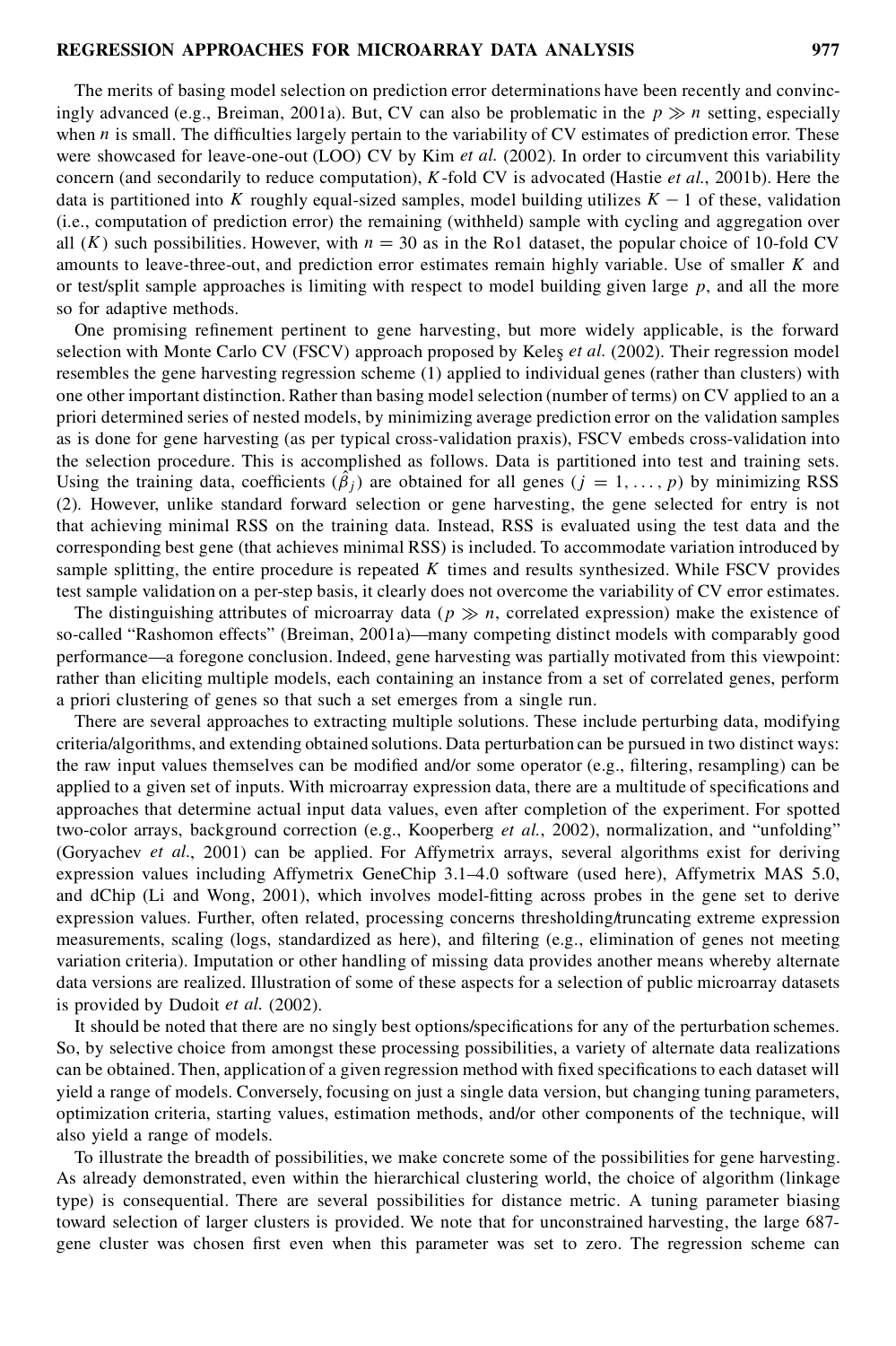accommodate differing interaction orders and include nonlinear terms. Selection of an appropriate number of terms by cross-validation requires specification of fold number and standard error multiplier.

While for harvesting the same order model is chosen with either a 1-SE or 0-SE (i.e., pick the model with smallest cross-validated prediction error), for LARS/lasso, the use of the 0-SE criteria yields a 14gene model. This contrasts with the five-gene model (Table 3) obtained under the 1-SE rule. Furthermore, when data preprocessing is effected using dChip (see above), the respective model sizes are 5 (0-SE) and 1 (1-SE). Comparisons of selected genes and their associated pathways are beyond the scope of this paper.

Finally, having obtained a particular solution (gene set), it is possible to generate multiple solutions in post hoc fashion by selecting/enumerating from genes that are similar to those in the chosen set. Here, similarity could be based on correlation, functional class, pathway, or annotation.

A rare example of proffering multiple solution sets in the microarray (classification) context was provided by Kim *et al.* (2002). Indeed, exhaustive evaluation of all two-gene classifiers (using a variant of penalized discriminant analysis) was undertaken in contrast with the greedy forward selection approach of gene harvesting. A simple genetic algorithm was employed to search for larger gene sets. However, this two-gene limit pertained even with substantial computing power, more refined genetic algorithms were seemingly prohibitive, and optimization of the tuning (penalty/spread) parameter was not attempted.

It is evident that with the current state of microarray technology and study dimensions, differing data processing and/or modeling approaches can give very different results. This is not necessarily bad—rather, such results can be viewed from a "sensitivity analysis" perspective. The real difficulty lies in making judicious choices among the myriad processing/analysis possibilities. Ultimately, it is the biology that matters. For the Ro1 study, we are most interested in extending selected genes to biological pathways. For example, the observed coordinated down-regulation of genes in fatty acid degradation, electron transport chain, and heme biosynthesis will lead us to further examine these pathways. But, of course, choice among differing preprocessing possibilities and/or analytic methods should not be based on convenience or interpretability of results. Finally, as is widely recognized, microarray results need to be validated experimentally by another complimentary method. At least with the present state of microarray technology, claims about individual genes and pathways require verification in order to meet accepted scientific standards.

# **5. DISCUSSION**

In this paper, we have considered regression methods for relating gene expression profiles to continuous phenotypes. Evaluation of a recently proposed method, gene harvesting (Hastie *et al.*, 2001a), revealed that results were sensitive to the clustering algorithm employed and, more importantly, subject to artifact wherein heterogeneous gene clusters whose average expression profile happened to correlate with phenotype would be inappropriately deemed important. Correcting this behavior, by limiting the harvesting approach to homogenous gene clusters, produces an algorithm that tends to select singleton genes. However, the eight-gene cluster, chosen under particular correlation constraints, was highly interpretable.

Another recent development, the LARS algorithm (Efron *et al.*, 2002), offers improvements on the forward selection strategy, as used in gene harvesting, that are especially pertinent to the microarray setting. While it would be straightforward to augment the candidate covariate (gene) pool submitted to LARS with cluster average profiles, the above experience with harvesting suggests this will add little. Similarly, basis expansion akin to that of support vector machines could also be pursued. Again, however, as transpired with SVMs, this is unlikely to yield better prediction and/or interpretation. The microarray setting, where already we have  $p \gg n$ , mandates stringent regularization as opposed to basis expansion; see Hastie *et al.* (2001b).

By shrinking the size of regression coefficients, LARS (and lasso) provide less greedy versions of forward selection. This is important in the microarray setting where the typically small sample sizes curtail the usefulness of greedy procedures. While SVM also shrinks coefficients, it retains the entire coefficient vector (length  $p$ ) whereas LARS zeroes out all but at most  $n$ , which is interpretationally advantageous. That we observed overlap between genes selected by LARS and SVM is likely due to a combination of these genes being most correlated with Ro1 and criteria similarity (apparent from dual problems) between the methods. The fact that LARS is also computationally highly efficient and has built-in cross-validation schemes for model size determination makes it a frontline technique for regression analysis of microarray studies.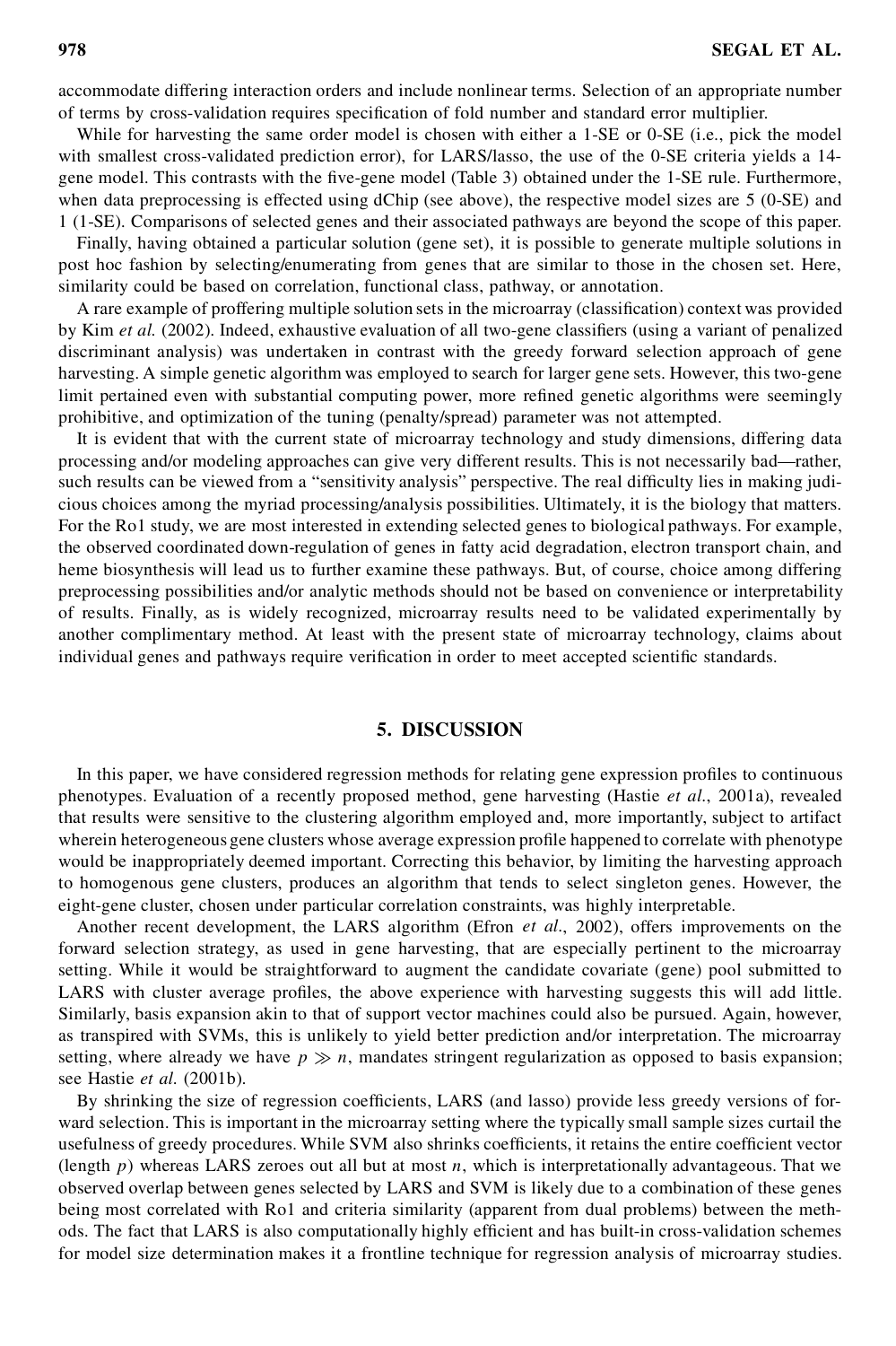Interpretation and selection concerns warrant further attention. Analogous to issues surrounding fold change and significance inadequacy for selecting differentially expressed genes (e.g., Newton *et al.*, 2001), so to in the regression setting is it necessary to consider expression levels and variation. Given that preprocessing to standardize expression is frequently employed (Dudoit *et al.*, 2002; Lee and Lee, 2002), there is the possibility of purely correlation-based procedures, such as LARS, to select genes whose expression level is below the noise level but whose variation correlates with phenotype.

Conversely, investigators are typically not interested in the usual regression interpretation of coefficients. Rather, it is selection and perhaps ranking of genes associated with phenotype that matter. In this regard, application of methods such as random forests (Breiman, 2001b) might prove valuable. In view ofthis, retreating from multivariate regression approaches to assessment of univariate (individual gene) regressions is purposeful. Tusher *et al.* (2001) devise methods and software that facilitate this and which provide protection against multiple testing concerns via control of false discovery rates. Nonetheless, as we have demonstrated, application of the regression methods presented elicits genes of biologic relevance. Further, there are additional potentially important genes amongst the novel (with respect to cardiomyopathy) genes extracted.

# **ACKNOWLEDGMENTS**

We thank Trevor Hastie, Chih-Jen Lin, Chuck McCulloch, Adam Olshen, Rob Tibshirani, Berwin Turlach, Karen Vranizan, and Mu Zhu for software assistance and/or helpful comments. This work was supported by NIH grant AI40906.

# **REFERENCES**

- Akaike, H. 1973. Information theory and an extension of the maximum likelihood principle. *Second Int. Symp. Info. Theory*, 267–281.
- Breiman, L. 2001a. Statistical modeling: The two cultures. *Statist. Sci.* 16, 199–215.
- Breiman, L. 2001b. Random forests. *Machine Learning* 45, 5–32.
- Breiman, L., Friedman, J.H., Olshen, R.A., and Stone, C.J. 1984. *Classication and Regression Trees*, Wadsworth, Belmont, CA.
- Brown, M.P., Grundy, W.N., Lin, D., Cristianini, N., Sugnet, C.W., Furey, T.S., Ares, M., and Haussler, D. 2000. Knowledge-based analysis of microarray gene expression data by using support vector machines. *PNAS* 97, 262– 267.
- Cristianini, N., and Shawe-Taylor, J. 2000. *An Introduction to Support Vector Machines*, Cambridge University Press, Cambridge.
- Dudoit, S., Fridyland, J., and Speed, T.P. 2002. Comparison of discrimination methods for the classification of tumors using gene expression data. *J. Amer. Statist. Assoc.* 97, 77–87.
- Efron, B., Hastie, T.J., Johnstone, I., and Tibshirani, R.J. 2002. Least angle regression. Submitted.
- Eisen, M.B., Spellman, P.T., Brown, P.O., and Botstein, D. 1988. Cluster analysis and display of genome-wide expression patterns. *PNAS* 95, 14863–14868.
- Friedman, J.H., 1991. Multivariate adaptive regression splines. *Ann. Statist.* 19, 1–67.
- Furey, T.S., Cristianini, N., Duffy, N., Bednarski, D.W., Schummer, M., and Haussler, D. 2000. Support vector machine classi cation and validation of cancer tissue samples using microarray expression data. *Bioinformatics* 16, 906–914.
- Golub, T.R., Slonim, D.K., Tamayo, P., Huard, C., Gaasenbeek, M., Mesirov, J.P., Coller, H., Loh, M.L., Downing, J.R., Caligiuri, M.A., Bloomfield, C.D., and Lander, E.S. 1999. Molecular classification of cancer: Class discovery and class prediction by gene expression monitoring. *Science* 286, 531–537.
- Goryachev, A.B., Macgregor, P.F., and Edwards, A.M. 2001. Unfolding of microarray data. *J. Comp. Biol.* 8, 443–461. Guardavaccaro, D., Ciotti, M.T., Schafer, B.W., Montagnoli, A., and Tirone, F. 1995. Inhibition of differentiation in myoblasts deprived of the interferon-related protein PC4. *Cell Growth Differ.* 6, 159–169.
- Guyon, I., Weston, J., Barnhill, S., and Vapnik, V. 2002. Gene selection for cancer classification using support vector machines. *Machine Learning* 46, 389–422.
- Hastie, T., Tibshirani, R., Botstein, D., and Brown, P. 2001a. Supervised harvesting of expression trees. *Genome Biol.* 2, 0003.1–0003.12.
- Hastie, T., Tibshirani, R., and Friedman, J.H. 2001b. *The Elements of Statistical Learning*, Springer-Verlag, New York.